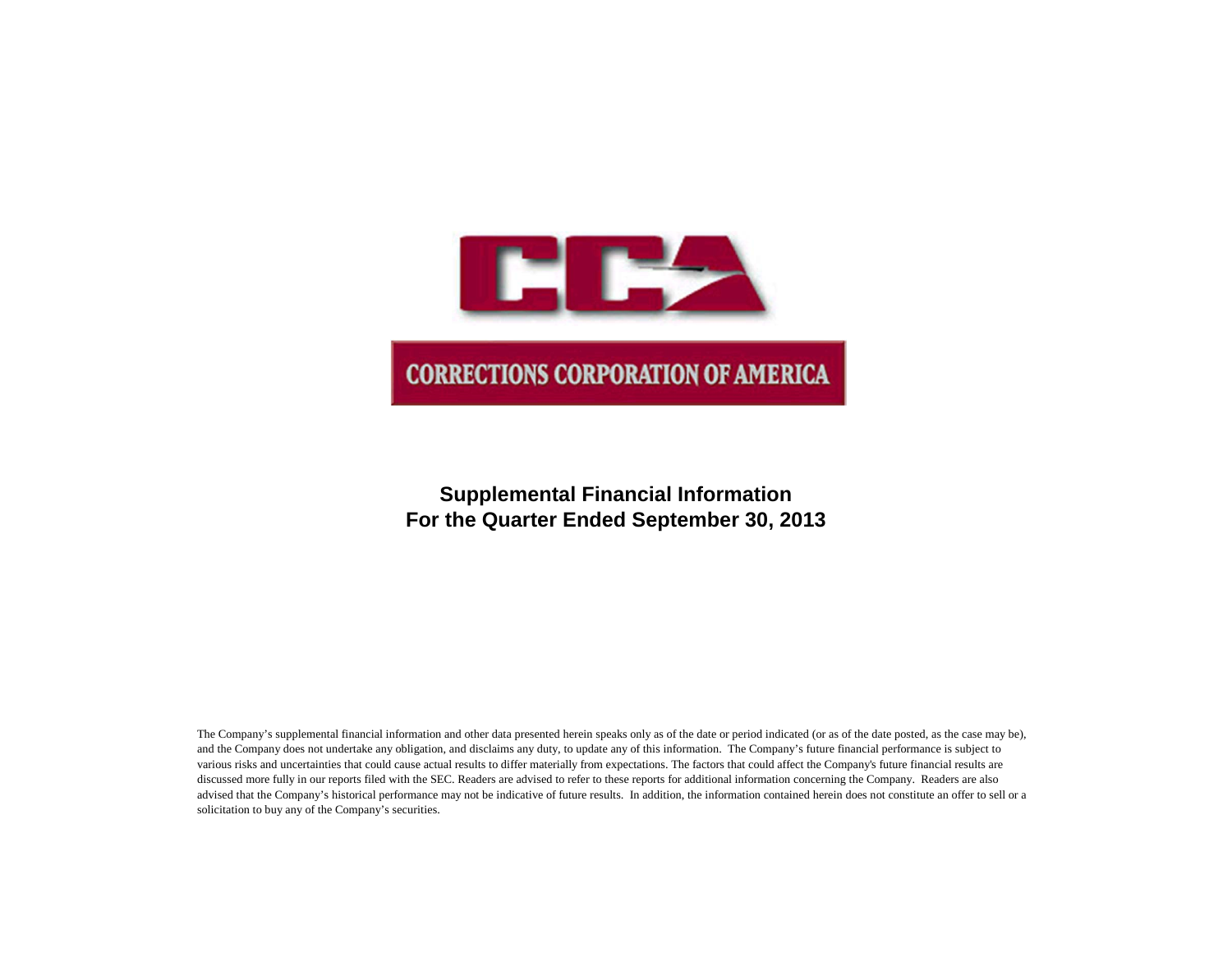# **CORRECTIONS CORPORATION OF AMERICA**

**Supplemental Financial Information For the Quarter Ended September 30, 2013**

# **TABLE OF CONTENTS**

| Financial Highlights 2008 and 2008 and 2008 and 2008 and 2008 and 2008 and 2008 and 2008 and 2008 and 2008 and 2008 and 2008 and 2008 and 2008 and 2008 and 2008 and 2008 and 2008 and 2008 and 2008 and 2008 and 2008 and 200                           |  |
|----------------------------------------------------------------------------------------------------------------------------------------------------------------------------------------------------------------------------------------------------------|--|
| Consolidated Balance Sheets 22                                                                                                                                                                                                                           |  |
| Consolidated Statements of Operations <b>Consolidated Statements</b> of Operations <b>Consolidated Statements</b> of Operations <b>Consolidated Statements</b> of Operations <b>Consolidated Statements</b> of Operations <b>Consolidated Statements</b> |  |
| Reconciliation of Basic to Diluted Earnings Per Share <b>Constanting Strate</b> 6                                                                                                                                                                        |  |
| Calculation of Adjusted Diluted Earnings Per Share <b>Calculation</b> of Adjusted Diluted Earnings Per Share                                                                                                                                             |  |
| Funds From Operations 38                                                                                                                                                                                                                                 |  |
| Selected Financial Information <b>Construction</b> 9                                                                                                                                                                                                     |  |
| Segmented Data <sup>11</sup>                                                                                                                                                                                                                             |  |
| Analysis of Outstanding Debt 22 and 22 and 23 and 24 and 25 and 26 and 26 and 26 and 26 and 26 and 26 and 26 and 26 and 26 and 26 and 26 and 26 and 26 and 26 and 26 and 26 and 26 and 26 and 26 and 26 and 26 and 26 and 26 a                           |  |
| Selected Operating Ratios 213                                                                                                                                                                                                                            |  |
| Top Ten Partners 14                                                                                                                                                                                                                                      |  |
|                                                                                                                                                                                                                                                          |  |
| Research Coverage / Credit Ratings <b>Construction</b> 20                                                                                                                                                                                                |  |

Damon T. Hininger, President and Chief Executive Officer Todd J Mullenger, Chief Financial Officer 10 Burton Hills Boulevard Nashville, TN 37215 Tel.: (615) 263-3000 Fax: (615) 263-3010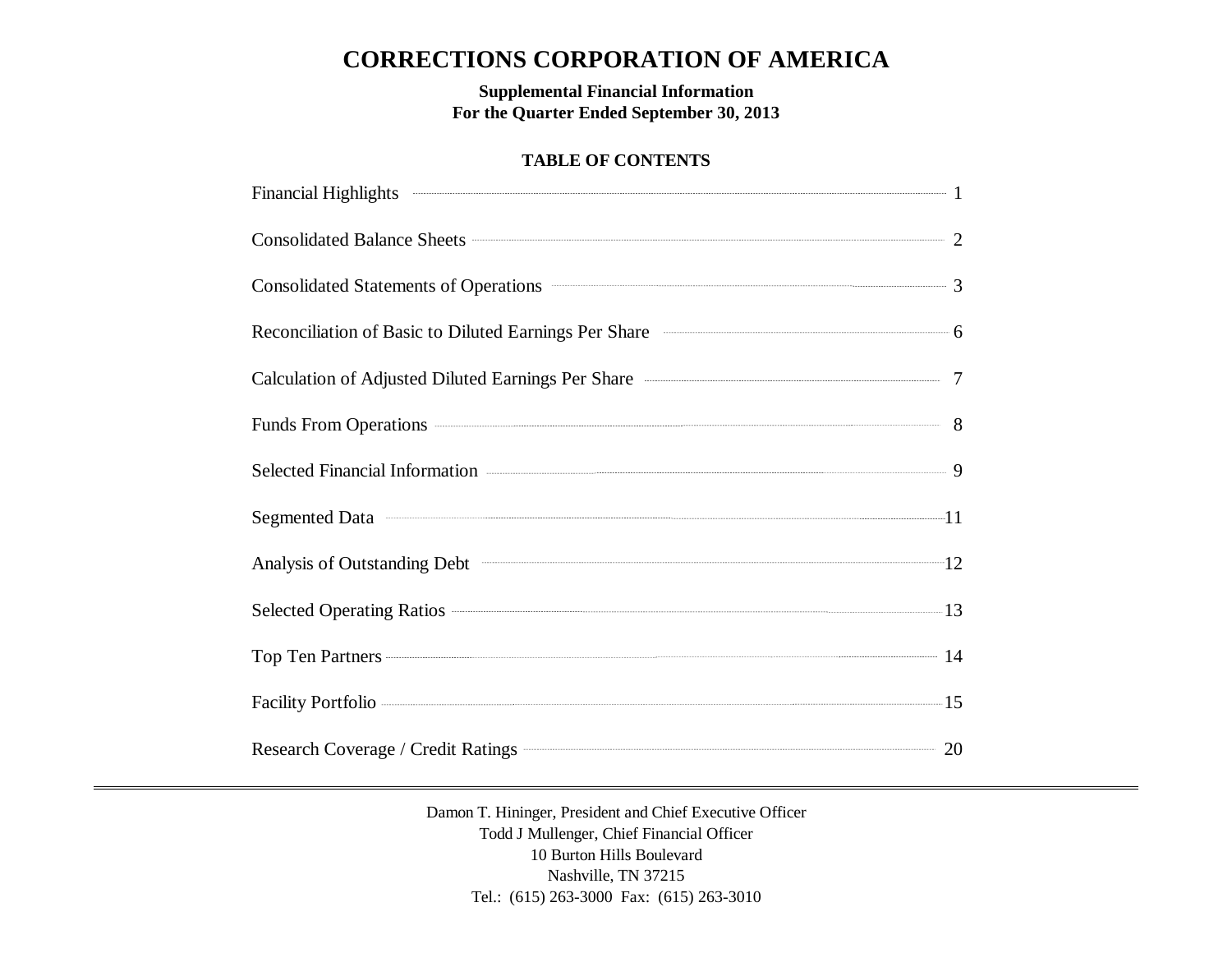#### **FINANCIAL HIGHLIGHTS**

|                                           | <b>For the Three Months Ended</b> | September 30, |         | <b>For the Nine Months Ended</b><br>September 30, |           |    |           |  |
|-------------------------------------------|-----------------------------------|---------------|---------|---------------------------------------------------|-----------|----|-----------|--|
|                                           | 2013                              |               | 2012    |                                                   | 2013      |    | 2012      |  |
| <b>REVENUE:</b>                           |                                   |               |         |                                                   |           |    |           |  |
| Owned & controlled properties             | \$<br>344,431                     | \$            | 360,010 | \$                                                | 1,035,094 | \$ | 1,070,813 |  |
| Managed only properties and other         | 77,035                            |               | 75,717  |                                                   | 228,100   |    | 225,167   |  |
| Total revenue                             | 421,466                           |               | 435,727 |                                                   | 1,263,194 |    | 1,295,980 |  |
| <b>NET OPERATING INCOME:</b>              |                                   |               |         |                                                   |           |    |           |  |
| Owned & controlled properties             | 111,435                           |               | 124,606 |                                                   | 337,751   |    | 361,058   |  |
| Managed only properties and other         | 8,542                             |               | 5,530   |                                                   | 21,731    |    | 14,857    |  |
| Total net operating income                | 119,977                           | \$.           | 130,136 | S.                                                | 359,482   | S. | 375,915   |  |
| <b>ADJUSTED DILUTED EPS</b>               | \$<br>0.46                        | \$            | 0.43    | \$                                                | 1.48      | \$ | 1.13      |  |
| <b>NORMALIZED FFO PER SHARE - DILUTED</b> | \$<br>0.63                        | \$            | 0.63    | \$                                                | 2.03      | \$ | 1.72      |  |
| <b>AFFO PER SHARE - DILUTED</b>           | \$<br>0.63                        | \$            | 0.62    | \$                                                | 2.02      | \$ | 1.72      |  |
| <b>DEBT LEVERAGE</b>                      | 3.0                               |               | 2.6     |                                                   | 3.1       |    | 2.7       |  |
| <b>FIXED CHARGE COVERAGE RATIO</b>        | 9.4                               |               | 8.2     |                                                   | 8.5       |    | 7.0       |  |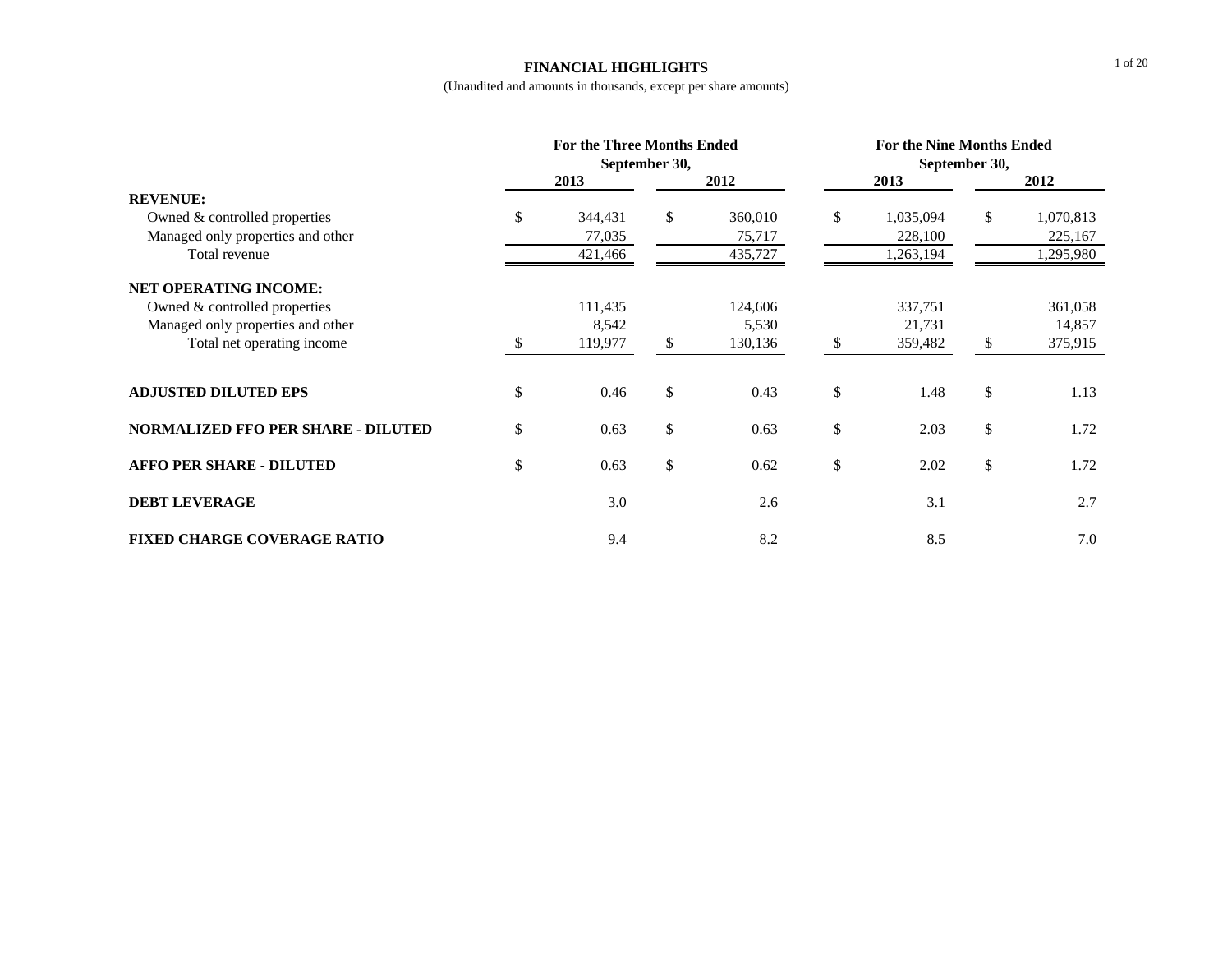### **CONSOLIDATED BALANCE SHEETS**

| <b>ASSETS</b>                               | September 30,<br>2013 | <b>June 30,</b><br>2013 | March 31,<br>2013       | December 31,<br>2012               | September 30,<br>2012 |
|---------------------------------------------|-----------------------|-------------------------|-------------------------|------------------------------------|-----------------------|
| Cash and cash equivalents                   | \$<br>70,223          | $\mathbb{S}$<br>37,875  | $\mathbb{S}$<br>60,330  | $\overline{\mathcal{S}}$<br>62,897 | $\sqrt{S}$<br>59,242  |
| Accounts receivable, net of allowance       | 220,104               | 233,470                 | 232,863                 | 252,764                            | 239,233               |
| Current deferred tax assets                 | 5,174                 | 5,416                   | 5,360                   | 8,022                              | 7,947                 |
| Prepaid expenses and other current assets   | 27,779                | 28,969                  | 20,048                  | 27,059                             | 23,819                |
| Total current assets                        | 323,280               | 305,730                 | 318,601                 | 350,742                            | 330,241               |
| Property and equipment, net                 | 2,546,904             | 2,538,825               | 2,551,961               | 2,568,791                          | 2,582,019             |
| Restricted cash                             | 5,835                 | 5,673                   | 5,023                   | 5,022                              | 5,020                 |
| Investment in direct financing lease        | 5,994                 | 6,500                   | 6,991                   | 7,467                              | 7,928                 |
| Goodwill                                    | 17,229                | 11,158                  | 11,988                  | 11,988                             | 11,988                |
| Non-current deferred tax assets             | 2,959                 | 9,035                   | 5,998                   |                                    |                       |
| Other assets                                | 65,981                | 40,239                  | 35,813                  | 30,732                             | 30,479                |
| Total assets                                | 2,968,182             | 2,917,160<br>\$         | 2,936,375<br>\$         | 2,974,742<br><sup>\$</sup>         | 2,967,675<br>\$       |
| <b>LIABILITIES AND STOCKHOLDERS' EQUITY</b> |                       |                         |                         |                                    |                       |
| Accounts payable and accrued expenses       | \$<br>229,362         | \$<br>228,101           | $\mathbb{S}$<br>216,358 | \$<br>166,356                      | \$<br>172,011         |
| Income taxes payable                        | 964                   | 652                     | 2,352                   | 102                                | 98                    |
| Total current liabilities                   | 230,326               | 228,753                 | 218,710                 | 166,458                            | 172,109               |
| Long-term debt, net of current portion      | 1,185,000             | 1,150,000               | 1,016,948               | 1,111,545                          | 1,131,152             |
| Deferred tax liabilities                    |                       |                         |                         | 139,526                            | 137,276               |
| Other liabilities                           | 45,908                | 37,218                  | 38,815                  | 35,593                             | 35,060                |
| <b>Total liabilities</b>                    | 1,461,234             | 1,415,971               | 1,274,473               | 1,453,122                          | 1,475,597             |
| Commitments and contingencies               |                       |                         |                         |                                    |                       |
| Common stock - \$0.01 par value             | 1,158                 | 1,154                   | 1,011                   | 1,001                              | 1,000                 |
| Additional paid-in capital                  | 1,721,497             | 1,711,821               | 1,159,512               | 1,146,488                          | 1,142,271             |
| (Accumulated deficit) retained earnings     | (215,707)             | (211,786)               | 501,379                 | 374,131                            | 348,807               |
| Total stockholders' equity                  | 1,506,948             | 1,501,189               | 1,661,902               | 1,521,620                          | 1,492,078             |
| Total liabilities and stockholders' equity  | 2,968,182<br>\$       | 2,917,160<br>\$         | 2,936,375<br>\$         | 2,974,742<br>\$                    | 2,967,675<br>\$       |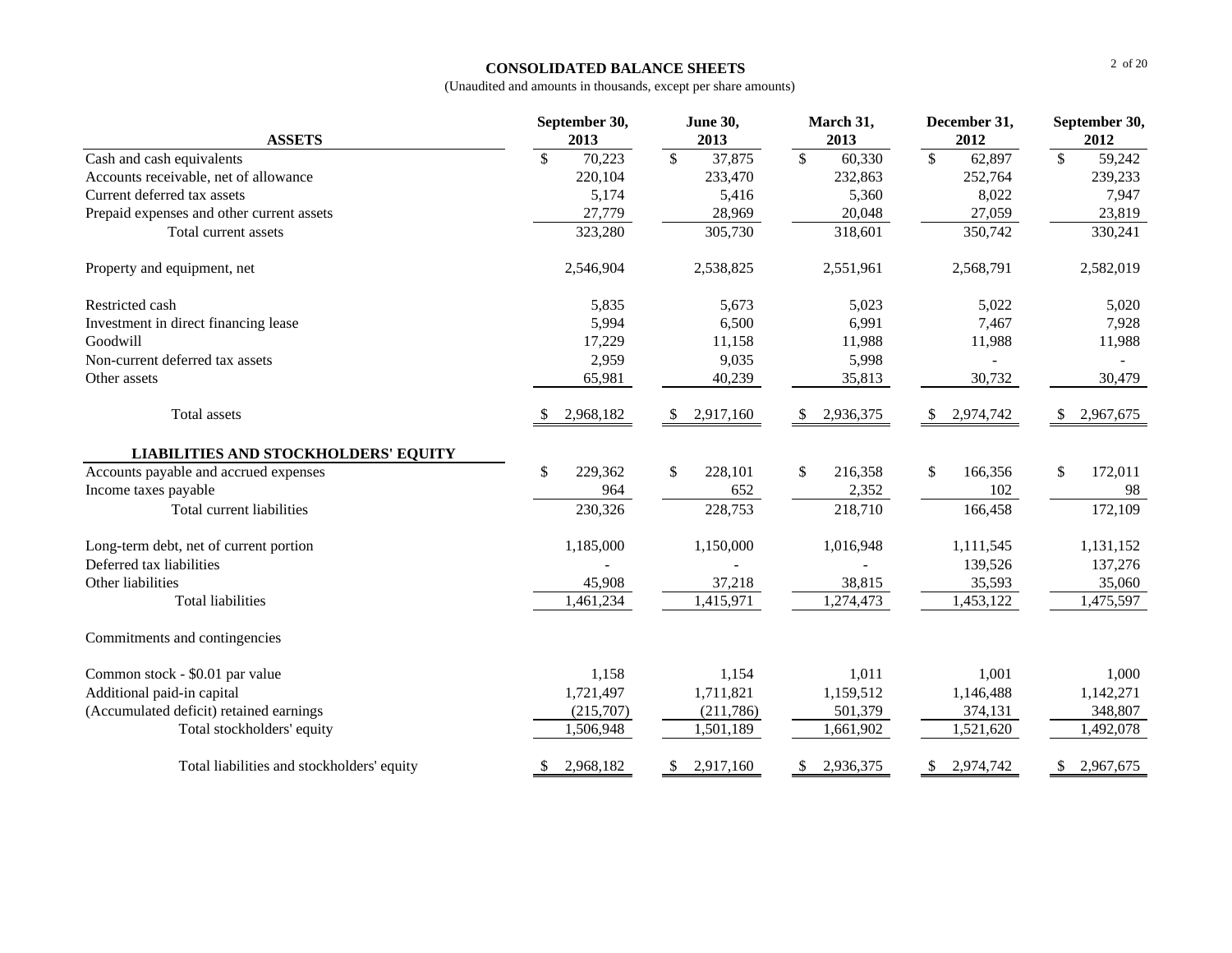### **CONSOLIDATED STATEMENTS OF OPERATIONS**

|                                                              | <b>For the Three Months Ended</b> |               |                   | For the Nine Months Ended  |    |                      |
|--------------------------------------------------------------|-----------------------------------|---------------|-------------------|----------------------------|----|----------------------|
|                                                              |                                   | September 30, |                   | September 30,              |    |                      |
|                                                              | 2013                              |               | 2012              | 2013                       |    | 2012                 |
| <b>REVENUE:</b>                                              | \$                                |               |                   |                            |    |                      |
| Owned & controlled properties<br>Managed only and other      | 344,431<br>77,035                 | \$            | 360,010<br>75,717 | \$<br>1,035,094<br>228,100 | S. | 1,070,813<br>225,167 |
| Total revenue                                                | 421,466                           |               | 435,727           | 1,263,194                  |    | 1,295,980            |
| <b>EXPENSES:</b>                                             |                                   |               |                   |                            |    |                      |
| Operating:                                                   |                                   |               |                   |                            |    |                      |
| Owned & controlled properties                                | 232,996                           |               | 235,404           | 697,343                    |    | 709,755              |
| Managed only and other                                       | 68,493                            |               | 70,187            | 206,369                    |    | 210,310              |
| Total operating expenses                                     | 301,489                           |               | 305,591           | 903,712                    |    | 920,065              |
| General and administrative                                   | 23,570                            |               | 22,015            | 80,162                     |    | 66,950               |
| Depreciation and amortization                                | 28,151                            |               | 28,388            | 83,203                     |    | 84,656               |
| Asset impairments                                            | 985                               |               |                   | 985                        |    |                      |
|                                                              | 354,195                           |               | 355,994           | 1,068,062                  |    | 1,071,671            |
| <b>OPERATING INCOME</b>                                      | 67,271                            |               | 79,733            | 195,132                    |    | 224,309              |
| <b>OTHER (INCOME) EXPENSE:</b>                               |                                   |               |                   |                            |    |                      |
| Interest expense, net                                        | 10,378                            |               | 13,722            | 34,856                     |    | 45,341               |
| Expenses associated with debt refinancing transactions       |                                   |               | 168               | 36,528                     |    | 1,996                |
| Other income                                                 | (184)                             |               | (422)             | (120)                      |    | (370)                |
|                                                              | 10,194                            |               | 13,468            | 71,264                     |    | 46,967               |
| <b>INCOME FROM CONTINUING OPERATIONS BEFORE INCOME TAXES</b> | 57,077                            |               | 66,265            | 123,868                    |    | 177,342              |
| Income tax (expense) benefit                                 | (4,571)                           |               | (24, 025)         | 133,253                    |    | (65, 634)            |
| <b>INCOME FROM CONTINUING OPERATIONS</b>                     | 52,506                            |               | 42,240            | 257,121                    |    | 111,708              |
| (Loss) income from discontinued operations, net of taxes     | (663)                             |               | 99                | (3,757)                    |    | (355)                |
| <b>NET INCOME</b>                                            | \$<br>51,843                      | \$            | 42,339            | \$<br>253,364              |    | 111,353              |
| <b>BASIC EARNINGS PER SHARE</b>                              | 0.45                              |               | 0.42              | 2.35                       |    | 1.12                 |
| <b>DILUTED EARNINGS PER SHARE</b>                            | \$<br>0.44                        | \$            | 0.42              | \$<br>2.32                 | -S | 1.11                 |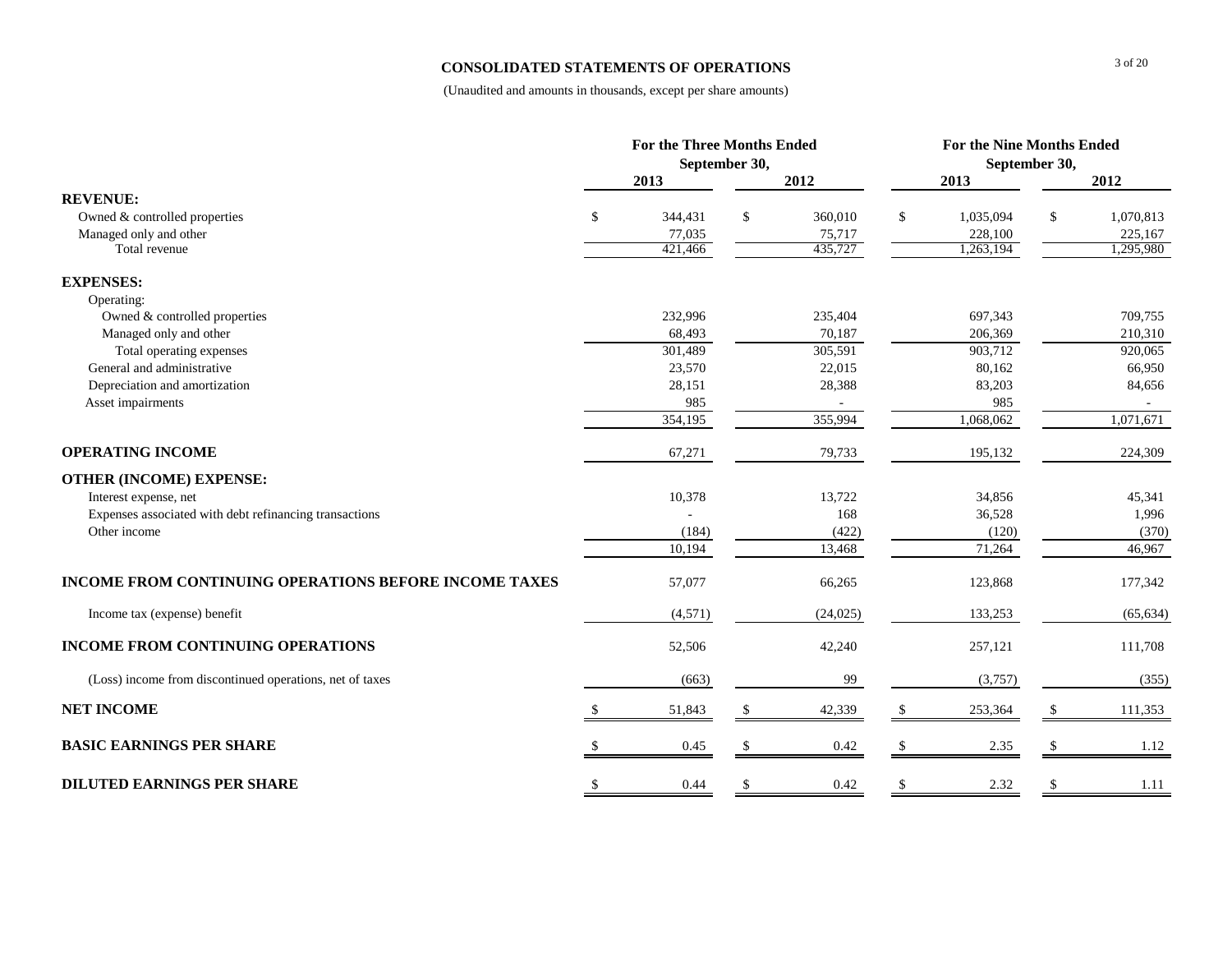### **CONSOLIDATED STATEMENTS OF OPERATIONS**

|                                                              |               |                                   |               | As Adjusted for Discontinued Operations |              |                       |  |  |  |  |
|--------------------------------------------------------------|---------------|-----------------------------------|---------------|-----------------------------------------|--------------|-----------------------|--|--|--|--|
|                                                              |               | <b>For the Three Months Ended</b> |               |                                         |              |                       |  |  |  |  |
|                                                              |               | March 31,<br>2013                 |               | <b>June 30,</b><br>2013                 |              | September 30,<br>2013 |  |  |  |  |
| <b>REVENUE:</b>                                              |               |                                   |               |                                         |              |                       |  |  |  |  |
| Owned & controlled properties                                | $\mathbb{S}$  | 341,774                           | \$            | 348,889                                 | $\mathbb{S}$ | 344,431               |  |  |  |  |
| Managed only and other                                       |               | 74,949                            |               | 76,116                                  |              | 77,035                |  |  |  |  |
| Total revenue                                                |               | 416,723                           |               | 425,005                                 |              | 421,466               |  |  |  |  |
| <b>EXPENSES:</b>                                             |               |                                   |               |                                         |              |                       |  |  |  |  |
| Operating:                                                   |               |                                   |               |                                         |              |                       |  |  |  |  |
| Owned & controlled properties                                |               | 229,444                           |               | 234,903                                 |              | 232,996               |  |  |  |  |
| Managed only and other                                       |               | 68,778                            |               | 69,098                                  |              | 68,493                |  |  |  |  |
| Total operating expenses                                     |               | 298,222                           |               | 304,001                                 |              | 301,489               |  |  |  |  |
| General and administrative                                   |               | 31,232                            |               | 25,360                                  |              | 23,570                |  |  |  |  |
| Depreciation and amortization                                |               | 27,377                            |               | 27,675                                  |              | 28,151                |  |  |  |  |
| Asset impairments                                            |               |                                   |               |                                         |              | 985                   |  |  |  |  |
|                                                              |               | 356,831                           |               | 357,036                                 |              | 354,195               |  |  |  |  |
| <b>OPERATING INCOME</b>                                      |               | 59,892                            |               | 67,969                                  |              | 67,271                |  |  |  |  |
| <b>OTHER (INCOME) EXPENSE:</b>                               |               |                                   |               |                                         |              |                       |  |  |  |  |
| Interest expense, net                                        |               | 12,566                            |               | 11,912                                  |              | 10,378                |  |  |  |  |
| Expenses associated with debt refinancing transactions       |               | 225                               |               | 36,303                                  |              |                       |  |  |  |  |
| Other (income) expense                                       |               | 101                               |               | (37)                                    |              | (184)                 |  |  |  |  |
|                                                              |               | 12,892                            |               | 48,178                                  |              | 10,194                |  |  |  |  |
| <b>INCOME FROM CONTINUING OPERATIONS BEFORE INCOME TAXES</b> |               | 47,000                            |               | 19,791                                  |              | 57,077                |  |  |  |  |
| Income tax (expense) benefit                                 |               | 134,447                           |               | 3,377                                   |              | (4,571)               |  |  |  |  |
| INCOME FROM CONTINUING OPERATIONS                            |               | 181,447                           |               | 23,168                                  |              | 52,506                |  |  |  |  |
| Loss from discontinued operations, net of taxes              |               | (355)                             |               | (2,739)                                 |              | (663)                 |  |  |  |  |
| <b>NET INCOME</b>                                            |               | 181,092                           | S.            | 20,429                                  | \$           | 51,843                |  |  |  |  |
| <b>BASIC EARNINGS PER SHARE</b>                              |               | 1.81                              | \$            | 0.19                                    | \$           | 0.45                  |  |  |  |  |
| <b>DILUTED EARNINGS PER SHARE</b>                            | $\mathcal{S}$ | 1.78                              | <sup>\$</sup> | 0.19                                    | $\mathbb{S}$ | 0.44                  |  |  |  |  |
| TOTAL COMPENSATED MAN-DAYS                                   |               | 6,867,860                         |               | 7,002,977                               |              | 6,935,801             |  |  |  |  |
| <b>TOTAL AVAILABLE BED-DAYS</b>                              |               | 8,035,290                         |               | 8,124,571                               |              | 8,247,435             |  |  |  |  |
| AVERAGE COMPENSATED OCCUPANCY                                |               | 85.5%                             |               | 86.2%                                   |              | 84.1%                 |  |  |  |  |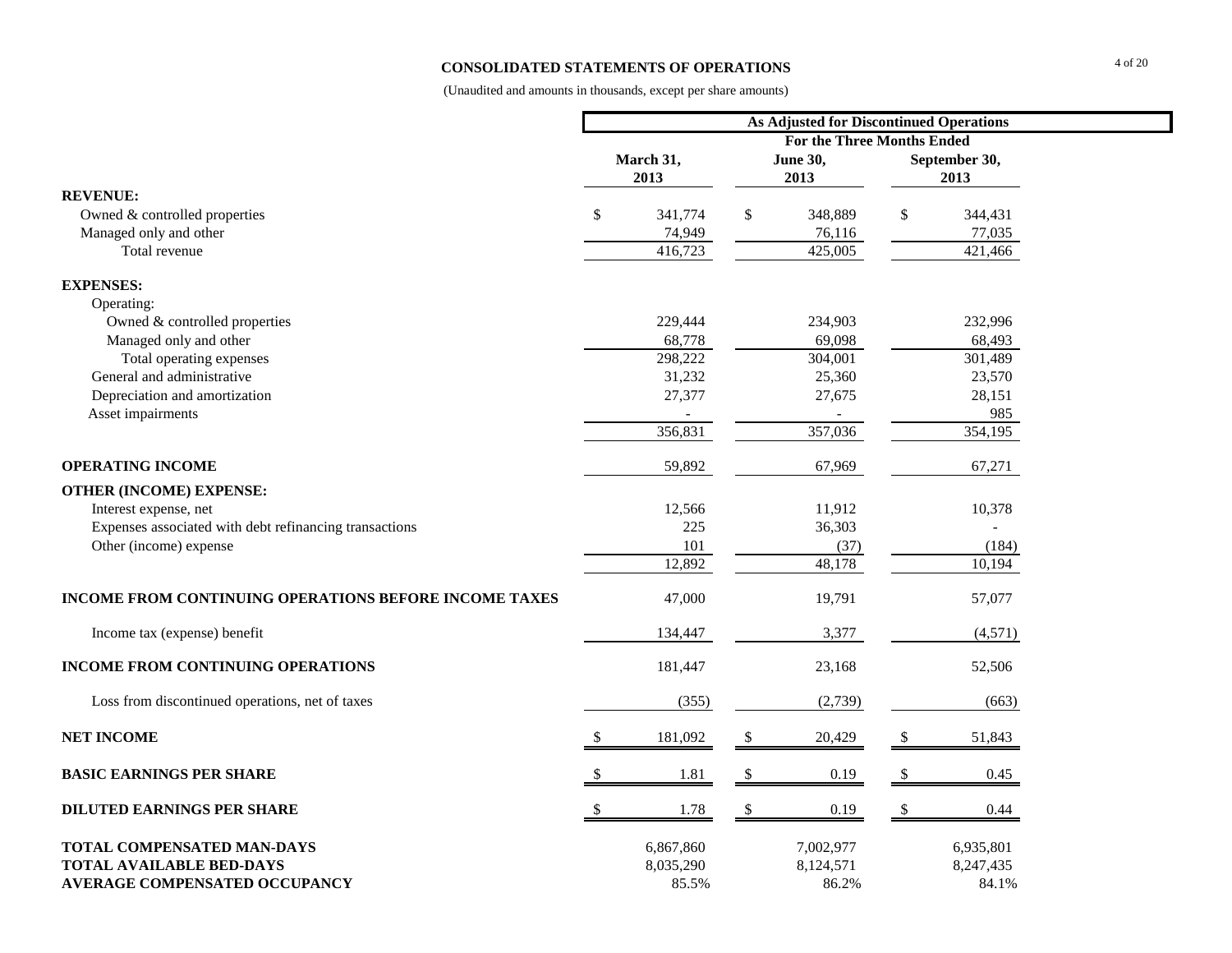### **CONSOLIDATED STATEMENTS OF OPERATIONS**

|                                                                                                       | <b>As Adjusted for Discontinued Operations</b> |                                 |               |                                 |               |                                 |    |                                 |  |  |
|-------------------------------------------------------------------------------------------------------|------------------------------------------------|---------------------------------|---------------|---------------------------------|---------------|---------------------------------|----|---------------------------------|--|--|
|                                                                                                       |                                                |                                 |               |                                 |               |                                 |    |                                 |  |  |
|                                                                                                       |                                                | March 31,<br>2012               |               | <b>June 30,</b><br>2012         |               | September 30,<br>2012           |    | December 31,<br>2012            |  |  |
| <b>REVENUE:</b>                                                                                       |                                                |                                 |               |                                 |               |                                 |    |                                 |  |  |
| Owned & controlled properties                                                                         | \$                                             | 352,314                         | $\mathsf{\$}$ | 358,489                         | \$            | 360,010                         | \$ | 350,634                         |  |  |
| Managed only and other                                                                                |                                                | 74,042                          |               | 75,408                          |               | 75,717                          |    | 77,043                          |  |  |
| Total revenue                                                                                         |                                                | 426,356                         |               | 433,897                         |               | 435,727                         |    | 427,677                         |  |  |
| <b>EXPENSES:</b>                                                                                      |                                                |                                 |               |                                 |               |                                 |    |                                 |  |  |
| Operating:                                                                                            |                                                |                                 |               |                                 |               |                                 |    |                                 |  |  |
| Owned & controlled properties                                                                         |                                                | 235,737                         |               | 238,614                         |               | 235,404                         |    | 226,928                         |  |  |
| Managed only and other                                                                                |                                                | 71,149                          |               | 68,974                          |               | 70,187                          |    | 70,058                          |  |  |
| Total operating expenses                                                                              |                                                | 306,886                         |               | 307,588                         |               | 305,591                         |    | 296,986                         |  |  |
| General and administrative                                                                            |                                                | 21,840                          |               | 23,095                          |               | 22,015                          |    | 21,985                          |  |  |
| Depreciation and amortization                                                                         |                                                | 28,179                          |               | 28,089                          |               | 28,388                          |    | 28,407                          |  |  |
|                                                                                                       |                                                | 356,905                         |               | 358,772                         |               | 355,994                         |    | 347,378                         |  |  |
| <b>OPERATING INCOME</b>                                                                               |                                                | 69,451                          |               | 75,125                          |               | 79,733                          |    | 80,299                          |  |  |
| <b>OTHER (INCOME) EXPENSE:</b>                                                                        |                                                |                                 |               |                                 |               |                                 |    |                                 |  |  |
| Interest expense, net                                                                                 |                                                | 16,890                          |               | 14,729                          |               | 13,722                          |    | 13,022                          |  |  |
| Expenses associated with debt refinancing transactions                                                |                                                | 1,541                           |               | 287                             |               | 168                             |    | 103                             |  |  |
| Other (income) expense                                                                                |                                                | 11                              |               | 41                              |               | (422)                           |    | 37                              |  |  |
|                                                                                                       |                                                | 18,442                          |               | 15,057                          |               | 13,468                          |    | 13,162                          |  |  |
| INCOME FROM CONTINUING OPERATIONS BEFORE INCOME TAXES                                                 |                                                | 51,009                          |               | 60,068                          |               | 66,265                          |    | 67,137                          |  |  |
| Income tax expense                                                                                    |                                                | (19,025)                        |               | (22, 584)                       |               | (24, 025)                       |    | (21, 879)                       |  |  |
| <b>INCOME FROM CONTINUING OPERATIONS</b>                                                              |                                                | 31,984                          |               | 37,484                          |               | 42,240                          |    | 45,258                          |  |  |
| (Loss) income from discontinued operations, net of taxes                                              |                                                | (304)                           |               | (150)                           |               | 99                              |    | 150                             |  |  |
| <b>NET INCOME</b>                                                                                     |                                                | 31,680                          | <sup>\$</sup> | 37,334                          | -S            | 42,339                          |    | 45,408                          |  |  |
| <b>BASIC EARNINGS PER SHARE</b>                                                                       | <sup>\$</sup>                                  | 0.32                            | \$            | 0.37                            | <sup>\$</sup> | 0.42                            | S  | 0.46                            |  |  |
| <b>DILUTED EARNINGS PER SHARE</b>                                                                     | $\mathcal{S}$                                  | 0.32                            | $\mathbb{S}$  | 0.37                            | $\mathbb{S}$  | 0.42                            |    | 0.45                            |  |  |
| TOTAL COMPENSATED MAN-DAYS<br><b>TOTAL AVAILABLE BED-DAYS</b><br><b>AVERAGE COMPENSATED OCCUPANCY</b> |                                                | 7,070,050<br>7,997,817<br>88.4% |               | 7,171,942<br>8,083,257<br>88.7% |               | 7,201,389<br>8,172,084<br>88.1% |    | 7,090,267<br>8,191,274<br>86.6% |  |  |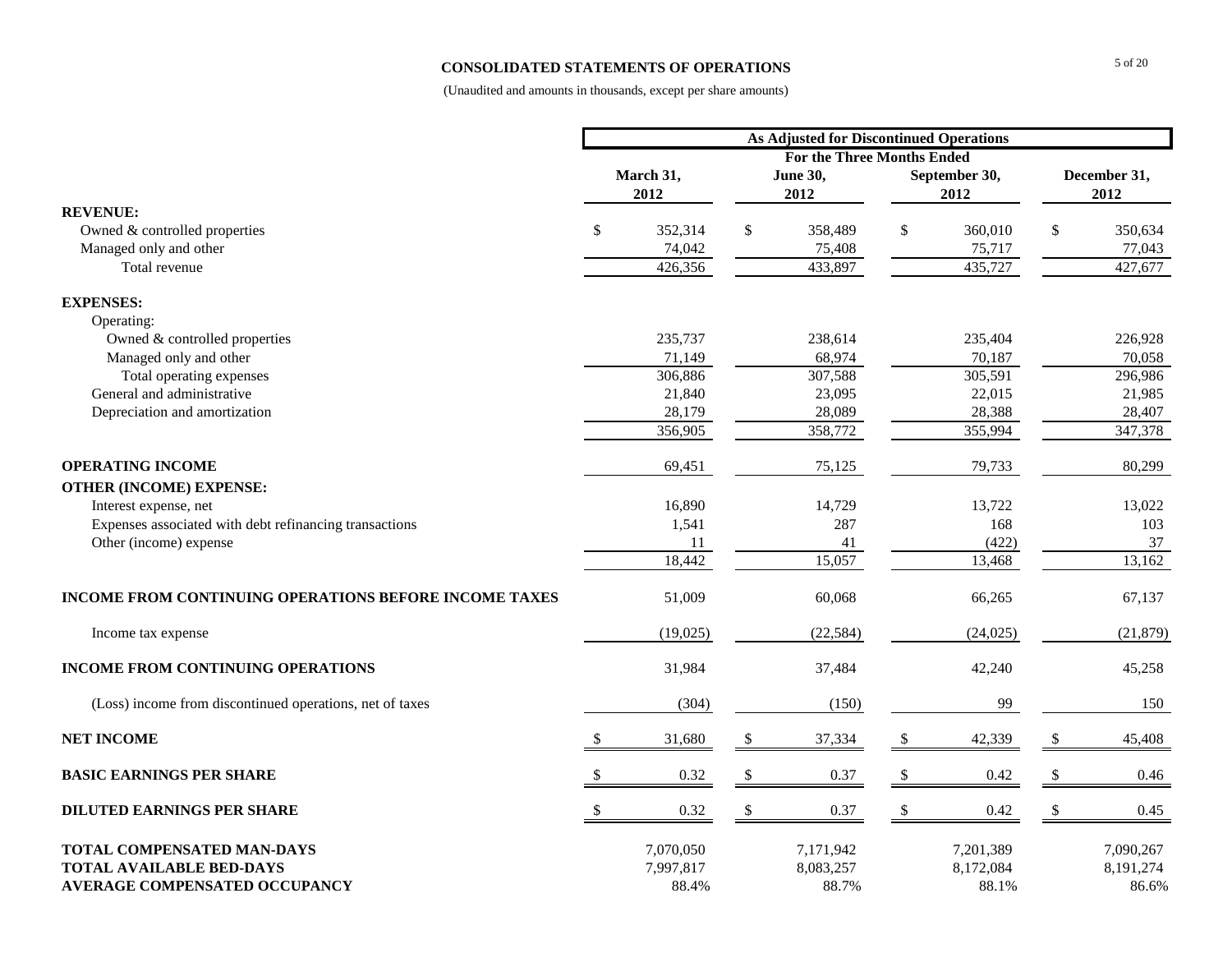### **RECONCILIATION OF BASIC TO DILUTED EARNINGS PER SHARE**

|                                                          | <b>For the Three Months Ended</b> |              |                |                    | <b>For the Nine Months Ended</b> |               |                |
|----------------------------------------------------------|-----------------------------------|--------------|----------------|--------------------|----------------------------------|---------------|----------------|
|                                                          | September 30,                     |              |                |                    | September 30,                    |               |                |
|                                                          | 2013                              |              | 2012           |                    | 2013                             |               | 2012           |
| Basic:                                                   |                                   |              |                |                    |                                  |               |                |
| Income from continuing operations                        | \$<br>52,506                      | \$           | 42,240         | \$                 | 257,121                          | \$            | 111,708        |
| (Loss) income from discontinued operations, net of taxes | (663)                             |              | 99             |                    | (3,757)                          |               | (355)          |
| Net income                                               | \$<br>51,843                      | \$           | 42,339         | $\mathbf{\hat{S}}$ | 253,364                          | \$            | 111,353        |
| Diluted:                                                 |                                   |              |                |                    |                                  |               |                |
| Income from continuing operations                        | \$<br>52,506                      | $\mathbf S$  | 42,240         | \$                 | 257,121                          | $\mathbf{s}$  | 111,708        |
| (Loss) income from discontinued operations, net of taxes | (663)                             |              | 99             |                    | (3,757)                          |               | (355)          |
| Diluted net income                                       | 51,843                            | \$           | 42,339         | <sup>\$</sup>      | 253,364                          | \$            | 111,353        |
| Basic:                                                   |                                   |              |                |                    |                                  |               |                |
| Weighted average common shares outstanding               | 115,715                           |              | 100,026        |                    | 108,051                          |               | 99,879         |
| Unvested restricted common stock                         | (433)                             |              | (389)          |                    | (411)                            |               | (379)          |
| Weighted average common shares outstanding-basic         | 115,282                           |              | 99,637         |                    | 107,640                          |               | 99,500         |
| Diluted:                                                 |                                   |              |                |                    |                                  |               |                |
| Weighted average common shares outstanding-basic         | 115,282                           |              | 99,637         |                    | 107,640                          |               | 99,500         |
| Effect of dilutive securities:                           |                                   |              | 973            |                    |                                  |               | 790            |
| Stock options                                            | 1,165                             |              |                |                    | 1,335                            |               |                |
| Restricted stock-based compensation                      | 425                               |              | 232<br>100,842 |                    | 325                              |               | 174<br>100,464 |
| Weighted average shares and assumed conversions-diluted  | 116,872                           |              |                |                    | 109,300                          |               |                |
| Basic earnings per share:                                |                                   |              |                |                    |                                  |               |                |
| Income from continuing operations                        | \$<br>0.46                        | \$           | 0.42           | \$                 | 2.38                             | \$            | 1.12           |
| (Loss) income from discontinued operations, net of taxes | (0.01)                            |              |                |                    | (0.03)                           |               |                |
| Net income                                               | 0.45                              | $\mathbf{s}$ | 0.42           | \$                 | 2.35                             | <sup>\$</sup> | 1.12           |
| Diluted earnings per share:                              |                                   |              |                |                    |                                  |               |                |
| Income from continuing operations                        | \$<br>0.45                        | \$           | 0.42           | \$                 | 2.35                             | \$            | 1.11           |
| (Loss) income from discontinued operations, net of taxes | (0.01)                            |              |                |                    | (0.03)                           |               |                |
| Net income                                               | \$<br>0.44                        | \$           | 0.42           | \$                 | 2.32                             | \$            | 1.11           |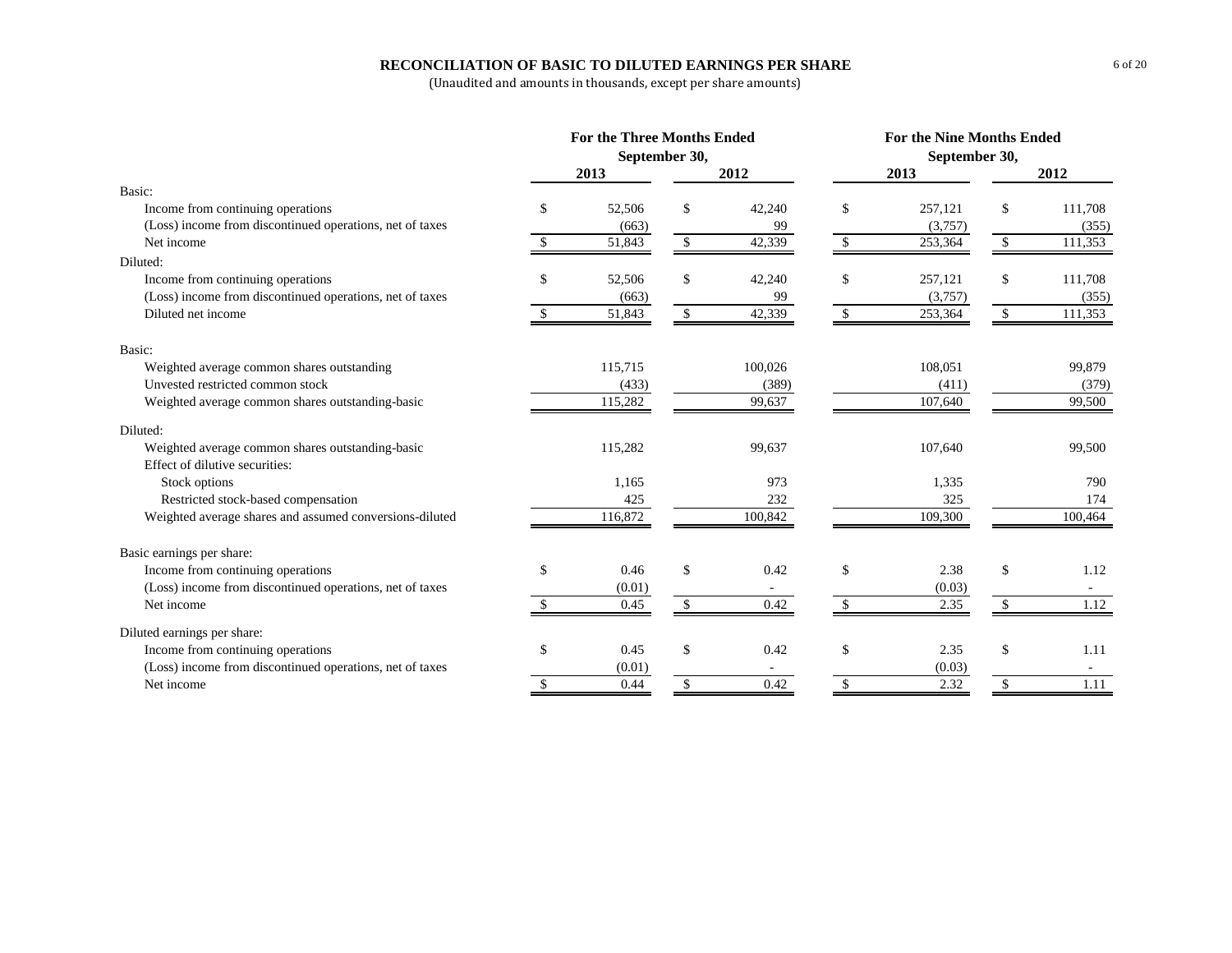### **CALCULATION OF ADJUSTED DILUTED EARNINGS PER SHARE**

|                                                                          | <b>For the Three Months Ended</b> | September 30, |         | <b>For the Nine Months Ended</b> | September 30, |         |
|--------------------------------------------------------------------------|-----------------------------------|---------------|---------|----------------------------------|---------------|---------|
|                                                                          | 2013                              |               | 2012    | 2013                             |               | 2012    |
| Net Income                                                               | \$<br>51,843                      | \$            | 42,339  | \$<br>253,364                    | \$            | 111,353 |
| Special items:                                                           |                                   |               |         |                                  |               |         |
| Expenses associated with debt refinancing transactions, net              |                                   |               | 107     | 33,299                           |               | 1,251   |
| Expenses associated with REIT conversion, net                            | 122                               |               | 835     | 9,152                            |               | 1,211   |
| Expenses associated with mergers and acquistions, net                    | 530                               |               |         | 618                              |               |         |
| Asset impairments, net                                                   | 985                               |               |         | 2,896                            |               |         |
| Income tax benefit for reversal of deferred taxes due to REIT conversion | $\sim$                            |               |         | (137,686)                        |               | $\sim$  |
| Diluted adjusted net income                                              | 53,480                            |               | 43,281  | 161,643                          |               | 113,815 |
| Weighted average common shares outstanding - basic                       | 115,282                           |               | 99,637  | 107,640                          |               | 99,500  |
| Effect of dilutive securities:                                           | 1,165                             |               | 973     | 1,335                            |               | 790     |
| Stock options                                                            | 425                               |               | 232     | 325                              |               | 174     |
| Restricted stock-based compensation                                      |                                   |               |         |                                  |               |         |
| Weighted average shares and assumed conversions - diluted                | 116,872                           |               | 100,842 | 109,300                          |               | 100,464 |
| <b>Adjusted Diluted Earnings Per Share</b>                               | 0.46                              |               | 0.43    | 1.48                             |               | 1.13    |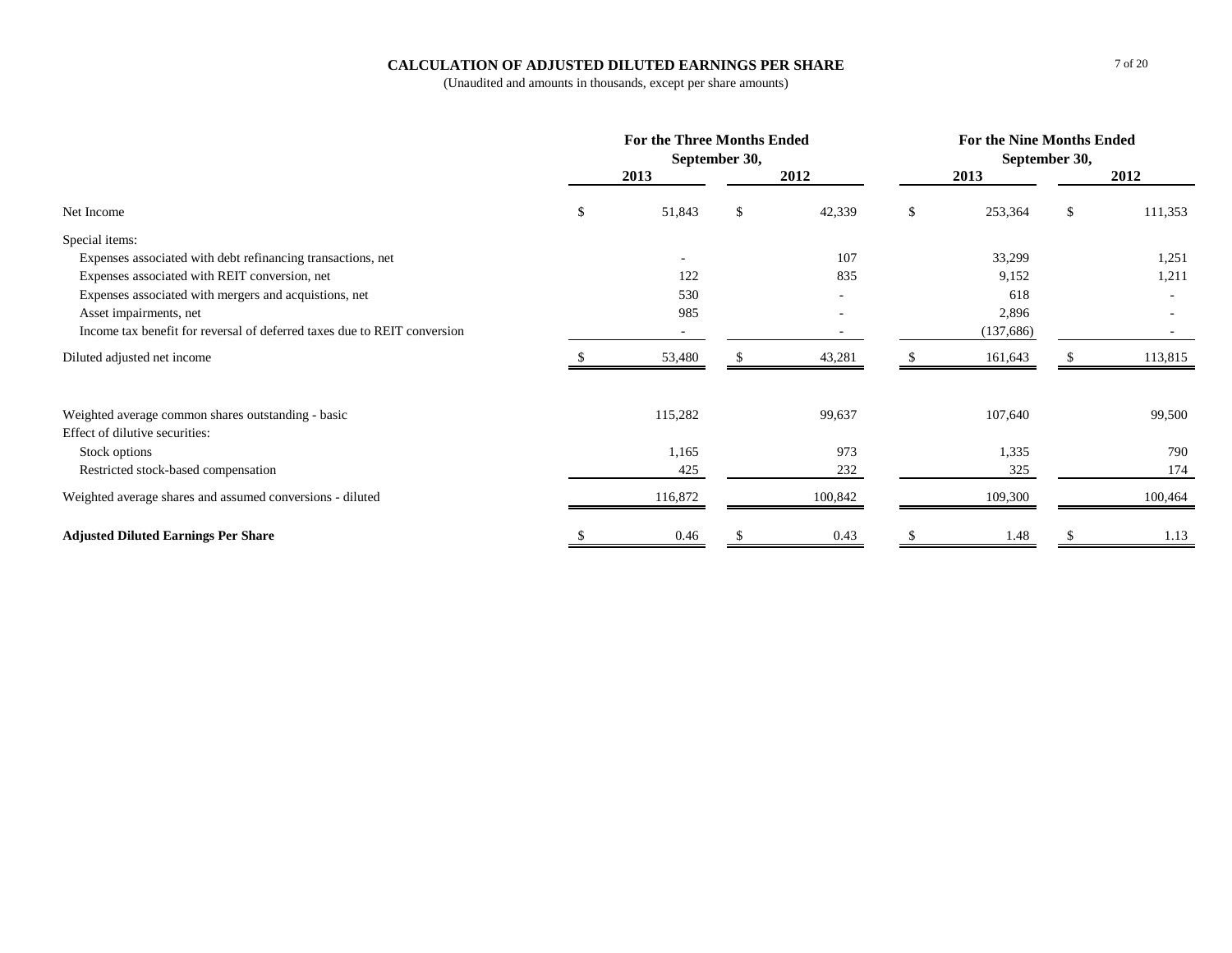### **FUNDS FROM OPERATIONS**

(Unaudited and amounts in thousands, except per share amounts)

|                                                                          | For the Three Months Ended September 30,<br>2013<br>2012 |         |               |         |               | For the Nine Months Ended September 30,<br>2013<br>2012 |     |          |  |  |
|--------------------------------------------------------------------------|----------------------------------------------------------|---------|---------------|---------|---------------|---------------------------------------------------------|-----|----------|--|--|
| <b>FUNDS FROM OPERATIONS:</b>                                            |                                                          |         |               |         |               |                                                         |     |          |  |  |
| Net income                                                               | \$.                                                      | 51,843  | <sup>\$</sup> | 42,339  | S.            | 253,364                                                 | \$  | 111,353  |  |  |
| Depreciation of real estate assets                                       |                                                          | 20,454  |               | 19,895  |               | 60,016                                                  |     | 58,687   |  |  |
| Depreciation of real estate assets for discontinued operations           |                                                          | 24      |               | 113     |               | 323                                                     |     | 310      |  |  |
| Funds From Operations                                                    |                                                          | 72,321  | \$.           | 62,347  | \$.           | 313,703                                                 | \$. | 170,350  |  |  |
| Expenses associated with debt refinancing transactions, net              |                                                          |         |               | 107     |               | 33,299                                                  |     | 1,251    |  |  |
| Expenses associated with REIT conversion, net                            |                                                          | 122     |               | 835     |               | 9,152                                                   |     | 1,211    |  |  |
| Expenses associated with mergers and acquistions, net                    |                                                          | 530     |               |         |               | 618                                                     |     |          |  |  |
| Asset impairments, net                                                   |                                                          | 985     |               |         |               | 2,896                                                   |     |          |  |  |
| Income tax benefit for reversal of deferred taxes due to REIT conversion |                                                          |         |               |         |               | (137, 686)                                              |     |          |  |  |
| Normalized Funds From Operations                                         | -S                                                       | 73,958  | \$.           | 63,289  | <sup>\$</sup> | 221,982                                                 | \$. | 172,812  |  |  |
| Maintenance capital expenditures on real estate assets                   |                                                          | (4,585) |               | (4,614) |               | (13, 115)                                               |     | (12,215) |  |  |
| Stock-based compensation                                                 |                                                          | 3,277   |               | 3,206   |               | 9,675                                                   |     | 9,094    |  |  |
| Amortization of debt costs and other non-cash interest                   |                                                          | 774     |               | 1,056   |               | 2,740                                                   |     | 3,280    |  |  |
| <b>Adjusted Funds From Operations</b>                                    |                                                          | 73,424  | -S            | 62,937  | -SS           | $\overline{221,282}$                                    | -SS | 172,971  |  |  |
| NORMALIZED FUNDS FROM OPERATIONS PER SHARE:                              |                                                          |         |               |         |               |                                                         |     |          |  |  |
| Basic                                                                    |                                                          | 0.64    |               | 0.64    |               | 2.06                                                    |     | 1.74     |  |  |
| Diluted                                                                  |                                                          | 0.63    |               | 0.63    |               | 2.03                                                    |     | 1.72     |  |  |
| ADJUSTED FUNDS FROM OPERATIONS PER SHARE:                                |                                                          |         |               |         |               |                                                         |     |          |  |  |
| Basic                                                                    |                                                          | 0.64    |               | 0.63    |               | 2.06                                                    |     | 1.74     |  |  |
| Diluted                                                                  |                                                          | 0.63    | \$            | 0.62    |               | 2.02                                                    | \$  | 1.72     |  |  |

FFO and AFFO are widely accepted non-GAAP supplemental measures of REIT performance following the standards established by the National Association of Real Estate Investment Trusts (NAREIT). CCA believes that FFO and AFFO are important operating measures that supplement discussion and analysis of the Company's results of operations and are used to review and assess operating performance of the Company and its correctional facilities and their management teams. NAREIT defines FFO as net income computed in accordance with generally accepted accounting principles, excluding gains (or losses) from sales of property and extraordinary items, plus depreciation and amortization of real estate and impairment of depreciable real estate. Because the historical cost accounting convention used for real estate assets requires depreciation (except on land), this accounting presentation assumes that the value of real estate assets diminishes at a level rate over time. Because of the unique structure, design and use of the Company's correctional facilities, management believes that assessing performance of the Company's correctional facilities without the impact of depreciation or amortization is useful. CCA may make adjustments to FFO from time to time for certain other income and expenses that it considers non-recurring, infrequent or unusual, even though such items may require cash settlement, because such items do not reflect a necessary component of the ongoing operations of the Company. Normalized FFO excludes the effects of such items. CCA calculates AFFO by adding to Normalized FFO non-cash expenses such as the amortization of deferred financing costs and stockbased compensation, and by subtracting from Normalized FFO recurring real estate expenditures that are capitalized and then amortized, but which are necessary to maintain a REIT's properties and its revenue stream. Some of these capital expenditures contain a discretionary element with respect to when they are incurred, while others may be more urgent. Therefore, these capital expenditures may fluctuate from quarter to quarter, depending on the nature of the expenditures required, seasonal factors such as weather, and budgetary conditions. Other companies may calculate FFO, Normalized FFO, and AFFO differently than the Company does or adjust for other items, and therefore comparability may be limited. FFO, Normalized FFO, and AFFO and their corresponding per share measures are not measures of performance under GAAP, and should not be considered as an alternative to cash flows from operating activities, a measure of liquidity or an alternative to net income as indicators of the Company's operating performance or any other measure of performance derived in accordance with GAAP. This data should be read in conjunction with the Company's consolidated financial statements and related notes included in its filings with the Securities and Exchange Commission.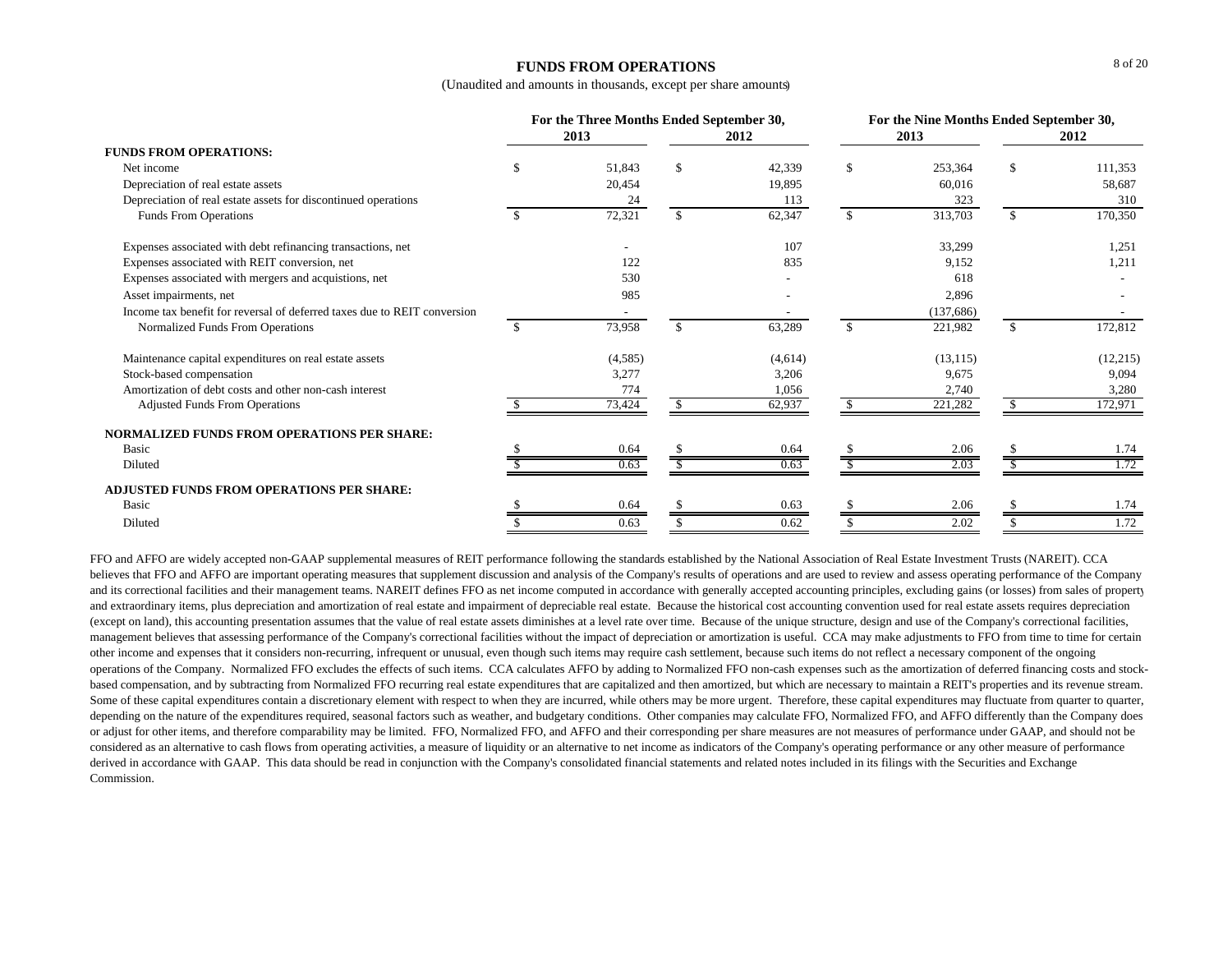### **SELECTED FINANCIAL INFORMATION**

|                                                                                              |                         | September 30, 2013       |              | June 30, 2013            |                           | March 31, 2013           |               | <b>December 31, 2012</b> |                           | <b>September 30, 2012</b> |
|----------------------------------------------------------------------------------------------|-------------------------|--------------------------|--------------|--------------------------|---------------------------|--------------------------|---------------|--------------------------|---------------------------|---------------------------|
| <b>BALANCE SHEET:</b><br>Property and equipment<br>Accumulated depreciation and amortization | $\mathbb{S}$            | 3,622,734<br>(1,075,830) | $\mathbb{S}$ | 3,588,675<br>(1,049,850) | \$                        | 3,577,198<br>(1,025,237) | \$            | 3,567,967<br>(999, 176)  | \$                        | 3,564,952<br>(982, 933)   |
| Property and equipment, net                                                                  | \$                      | 2,546,904                | $\mathbb S$  | 2,538,825                | $\mathbb{S}$              | 2,551,961                | $\$\,$        | 2,568,791                | $\mathbb{S}$              | 2,582,019                 |
| Total assets                                                                                 | \$                      | 2,968,182                | \$           | 2,917,160                | $\$$                      | 2,936,375                | \$            | 2,974,742                | \$                        | 2,967,675                 |
| Maintenance & technology capital expenditures for the quarter ended                          | \$                      | 10,924                   | \$           | 8,897                    | \$                        | 7,150                    | \$            | 13,283                   | \$                        | 10,205                    |
| Total debt                                                                                   | $\mathbb{S}$            | 1,185,000                | \$           | 1,150,000                | \$                        | 1,016,948                | \$            | 1,111,545                | \$                        | 1,131,152                 |
| Equity book value                                                                            | \$                      | 1,506,948                | \$           | 1,501,189                | \$                        | 1,661,902                | \$            | 1,521,620                | $\boldsymbol{\mathsf{S}}$ | 1,492,078                 |
| LIQUIDITY:                                                                                   |                         |                          |              |                          |                           |                          |               |                          |                           |                           |
| Cash and cash equivalents                                                                    | \$                      | 70,223                   | \$           | 37,875                   | $\boldsymbol{\mathsf{S}}$ | 60,330                   | \$            | 62,897                   | $\boldsymbol{\mathsf{S}}$ | 59,242                    |
| Availability under revolving credit facility                                                 | \$                      | 364,833                  | \$           | 399,833                  | $\boldsymbol{\mathsf{S}}$ | 314,333                  | \$            | 103,998                  | \$                        | 123,998                   |
| <b>CAPITALIZATION:</b>                                                                       |                         |                          |              |                          |                           |                          |               |                          |                           |                           |
| Common shares outstanding<br>Common share price at end of period                             | \$                      | 115,831<br>34.55         | \$           | 115,418<br>33.87         | \$                        | 101,102<br>39.07         | \$            | 100,105<br>35.47         | \$                        | 100,048<br>33.45          |
| Market value of common equity at end of period                                               | $\overline{\$}$         | 4,001,961                | $\sqrt{3}$   | 3,909,208                | $\sqrt{\frac{1}{2}}$      | 3,950,055                | $\sqrt{3}$    | 3,550,724                | $\sqrt{\frac{1}{2}}$      | 3,346,606                 |
| Total equity market capitalization                                                           | $\mathsf{\$}$           | 4,001,961                | $\mathbb{S}$ | 3,909,208                | $\mathbb{S}$              | 3,950,055                | $\$$          | 3,550,724                | $\mathbb{S}$              | 3,346,606                 |
| Total market capitalization (market value of equity plus debt)                               | \$                      | 5,186,961                | \$           | 5,059,208                | \$                        | 4,967,003                | \$            | 4,662,269                | \$                        | 4,477,758                 |
| <b>Regular Dividends</b>                                                                     | $\mathbb{S}$            | 55,821                   | \$           | 55,644                   | $\mathbb{S}$              | 53,844                   | \$            | 20,084                   | $\sqrt{\ }$               | 20,078                    |
| Dividends per common share                                                                   | $\mathbb{S}$            | 0.48                     | \$           | 0.48                     | $\$$                      | 0.53                     | \$            | 0.20                     | $\mathbb{S}$              | 0.20                      |
| Annualized dividend yield                                                                    |                         | 5.6%                     |              | 5.7%                     |                           | 5.4%                     |               | 2.3%                     |                           | 2.4%                      |
| <b>EBITDA</b>                                                                                | \$                      | 95,606                   | \$           | 59,378                   | $\$$                      | 86,943                   | \$            | 108,566                  | \$                        | 108,375                   |
| <b>ADJUSTED EBITDA</b>                                                                       | $\mathbb{S}$            | 97,295                   | $\$$         | 97,444                   | $\mathbb{S}$              | 95,229                   | \$            | 110,995                  | $\mathbb{S}$              | 109,853                   |
| <b>NORMALIZED FUNDS FROM OPERATIONS</b>                                                      | \$                      | 73,958                   | \$           | 77,187                   | $\mathbb{S}$              | 70,837                   | \$            | 64,198                   | $\mathbb{S}$              | 63,289                    |
| Basic normalized funds from operations per share                                             | \$                      | 0.64                     | \$           | 0.72                     | $\mathbb{S}$              | 0.71                     | \$            | 0.64                     | $\mathbb{S}$              | 0.64                      |
| Diluted normalized funds from operations per share                                           | $\overline{\mathbf{s}}$ | 0.63                     | $\sqrt{S}$   | 0.71                     | $\sqrt$                   | 0.70                     | $\sqrt{2}$    | 0.64                     | $\sqrt{\frac{2}{5}}$      | 0.63                      |
| FFO PAYOUT RATIO                                                                             |                         | 76.2%                    |              | 67.6%                    |                           | 75.7%                    |               | 31.3%                    |                           | 31.7%                     |
| <b>ADJUSTED FUNDS FROM OPERATIONS</b>                                                        | \$                      | 73,424                   | \$           | 76,903                   | $\boldsymbol{\mathsf{S}}$ | 70,955                   | \$            | 62,008                   | $\$$                      | 62,937                    |
| Basic adjusted funds from operations per share                                               | \$                      | 0.64                     | \$           | 0.72                     | \$                        | 0.71                     | <sup>\$</sup> | 0.62                     | \$                        | 0.63                      |
| Diluted adjusted funds from operations per share                                             | $\mathbb{S}$            | 0.63                     | $\mathbb{S}$ | 0.71                     | $\sqrt{\frac{2}{5}}$      | 0.70                     | \$            | 0.61                     | $\sqrt{\frac{2}{\pi}}$    | 0.62                      |
| <b>AFFO PAYOUT RATIO</b>                                                                     |                         | 76.2%                    |              | 67.6%                    |                           | 75.7%                    |               | 32.8%                    |                           | 32.3%                     |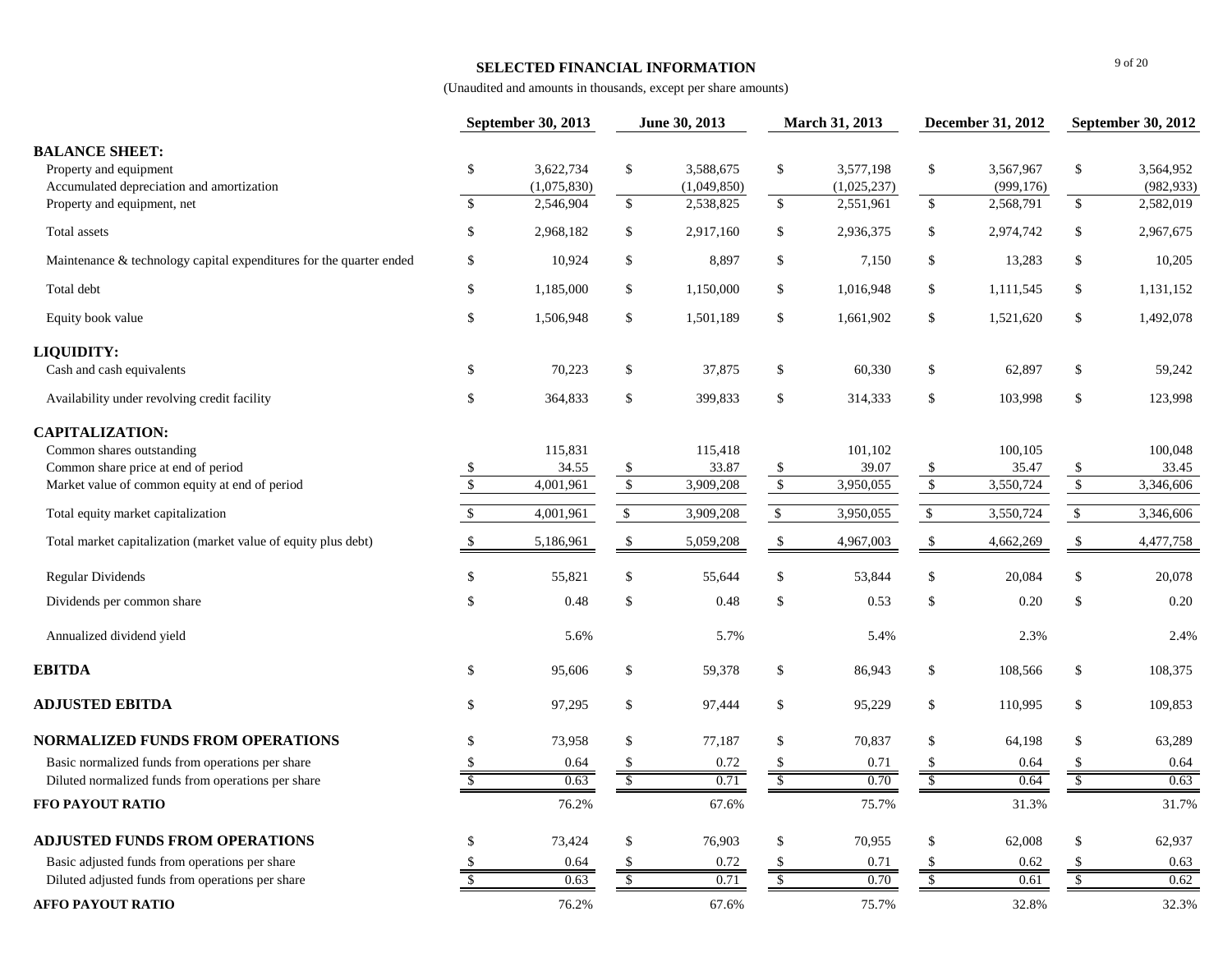#### **SELECTED FINANCIAL INFORMATION**

|                                             |              | For the Three Months Ended September 30,<br>2013 |              | 2012      | For the Nine Months Ended September 30,<br>2013 | 2012            |
|---------------------------------------------|--------------|--------------------------------------------------|--------------|-----------|-------------------------------------------------|-----------------|
| Number of days per period                   |              | 92                                               |              | 92        | 273                                             | 274             |
| <b>ALL FACILITIES:</b>                      |              |                                                  |              |           |                                                 |                 |
| Average available beds                      |              | 89,646                                           |              | 88,827    | 89,405                                          | 88,516          |
| Average compensated occupancy               |              | 84.1%                                            |              | 88.1%     | 85.2%                                           | 88.4%           |
| Total compensated man-days                  |              | 6,935,801                                        |              | 7,201,389 | 20,806,638                                      | 21,443,381      |
| Revenue per compensated man-day             | \$           | 60.60                                            | $\mathbb{S}$ | 60.27     | \$<br>60.56                                     | \$<br>60.24     |
| Operating expenses per compensated man-day: |              |                                                  |              |           |                                                 |                 |
| Fixed expense                               |              | 32.59                                            |              | 31.84     | 32.75                                           | 32.12           |
| Variable expense                            |              | 10.37                                            |              | 9.93      | 10.09                                           | 10.13           |
| Total                                       |              | 42.96                                            |              | 41.77     | 42.84                                           | 42.25           |
| Operating income per compensated man-day    |              | 17.64                                            |              | 18.50     | 17.72                                           | 17.99           |
| Operating margin                            |              | 29.1%                                            |              | 30.7%     | 29.3%                                           | 29.9%           |
| DEPRECIATION AND AMORTIZATION:              |              |                                                  |              |           |                                                 |                 |
| Depreciation expense on real estate         |              | 20,454                                           |              | 19,895    | 60,016                                          | 58,687          |
| Other depreciation expense                  |              | 7,715                                            |              | 8,527     | 23,273                                          | 26,071          |
| Amortization of intangibles                 |              | (18)                                             |              | (34)      | (86)                                            | (102)           |
| Depreciation and amortization               | \$           | 28,151                                           | \$           | 28,388    | \$<br>83,203                                    | \$<br>84,656    |
| <b>NET OPERATING INCOME:</b>                |              |                                                  |              |           |                                                 |                 |
| Revenue                                     |              |                                                  |              |           |                                                 |                 |
| Owned & controlled properties               | \$           | 344,431                                          | $\mathbb{S}$ | 360,010   | \$<br>1,035,094                                 | \$<br>1,070,813 |
| Managed only and other                      |              | 77,035                                           |              | 75,717    | 228,100                                         | 225,167         |
| Total revenues                              |              | 421,466                                          |              | 435,727   | 1,263,194                                       | 1,295,980       |
| <b>Operating Expenses</b>                   |              |                                                  |              |           |                                                 |                 |
| Owned & controlled properties               |              | 232,996                                          |              | 235,404   | 697,343                                         | 709,755         |
| Managed only and other                      |              | 68,493                                           |              | 70,187    | 206,369                                         | 210,310         |
| Total operating expenses                    |              | 301,489                                          |              | 305,591   | 903,712                                         | 920,065         |
| Facility Net Operating Income               |              |                                                  |              |           |                                                 |                 |
| Owned & controlled properties               |              | 111,435                                          |              | 124,606   | 337,751                                         | 361,058         |
| Managed only and other                      |              | 8,542                                            |              | 5,530     | 21,731                                          | 14,857          |
| Total net operating income                  | $\mathbb{S}$ | 119,977                                          | \$           | 130,136   | \$<br>359,482                                   | \$<br>375,915   |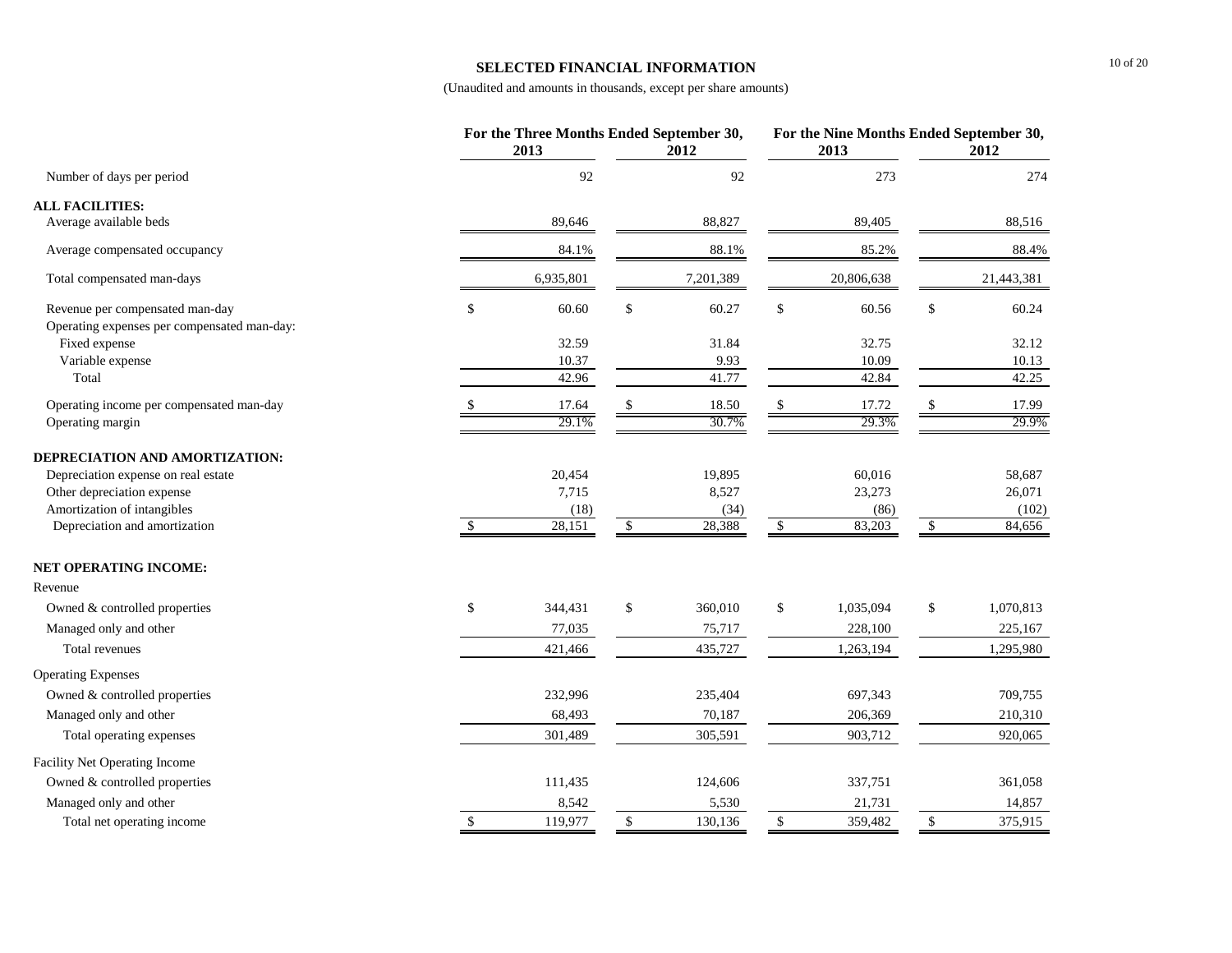#### **SEGMENTED DATA**

|                                             | 2013         |           |             | For the Three Months Ended September 30,<br>2012 |              | 2013       | For the Nine Months Ended September 30,<br>2012 |            |
|---------------------------------------------|--------------|-----------|-------------|--------------------------------------------------|--------------|------------|-------------------------------------------------|------------|
| <b>OWNED AND MANAGED FACILITIES:</b>        |              |           |             |                                                  |              |            |                                                 |            |
| Corrections revenue                         | \$           | 344,150   | \$          | 358,730                                          | $\$$         | 1,034,251  | $\$$                                            | 1,068,431  |
| Operating expenses:                         |              |           |             |                                                  |              |            |                                                 |            |
| Fixed expense                               |              | 178,351   |             | 180,609                                          |              | 537,307    |                                                 | 542,869    |
| Variable expense                            |              | 54,427    |             | 54,456                                           |              | 159,374    |                                                 | 166,062    |
| Total                                       |              | 232,778   |             | 235,065                                          |              | 696,681    |                                                 | 708,931    |
| Facility net operating income               | $\mathbb{S}$ | 111,372   | $\mathbb S$ | 123,665                                          | $\mathbb{S}$ | 337,570    | $\mathbb{S}$                                    | 359,500    |
| Average available beds                      |              | 68,340    |             | 67,521                                           |              | 68,099     |                                                 | 67,210     |
| Average compensated occupancy               |              | 80.2%     |             | 85.4%                                            |              | 81.7%      |                                                 | 85.8%      |
| Total compensated man-days                  |              | 5,040,895 |             | 5,303,803                                        |              | 15,181,951 |                                                 | 15,799,433 |
| Revenue per compensated man-day             | \$           | 68.27     | \$          | 67.64                                            | \$           | 68.12      | \$                                              | 67.62      |
| Operating expenses per compensated man-day: |              |           |             |                                                  |              |            |                                                 |            |
| Fixed                                       |              | 35.38     |             | 34.05                                            |              | 35.39      |                                                 | 34.36      |
| Variable                                    |              | 10.80     |             | 10.27                                            |              | 10.50      |                                                 | 10.51      |
| Total                                       |              | 46.18     |             | 44.32                                            |              | 45.89      |                                                 | 44.87      |
| Operating income per compensated man-day    |              | 22.09     |             | 23.32                                            | \$           | 22.23      |                                                 | 22.75      |
| Operating margin                            |              | 32.4%     |             | 34.5%                                            |              | 32.6%      |                                                 | 33.6%      |
| <b>MANAGED ONLY FACILITIES:</b>             |              |           |             |                                                  |              |            |                                                 |            |
| Corrections revenue                         | \$           | 76,132    | \$          | 75,292                                           | \$           | 225,754    | \$                                              | 223,258    |
| Operating expenses:                         |              |           |             |                                                  |              |            |                                                 |            |
| Fixed expense                               |              | 47,656    |             | 48,664                                           |              | 144,065    |                                                 | 145,910    |
| Variable expense                            |              | 17,521    |             | 17,081                                           |              | 50,665     |                                                 | 51,096     |
| Total                                       |              | 65,177    |             | 65,745                                           |              | 194,730    |                                                 | 197,006    |
| Facility net operating income               |              | 10,955    | \$          | 9,547                                            | \$           | 31,024     | \$                                              | 26,252     |
| Average available beds                      |              | 21,306    |             | 21,306                                           |              | 21,306     |                                                 | 21,306     |
| Average compensated occupancy               |              | 96.7%     |             | 96.8%                                            |              | 96.7%      |                                                 | 96.7%      |
| Total compensated man-days                  |              | 1,894,906 |             | 1,897,586                                        |              | 5,624,687  |                                                 | 5,643,948  |
| Revenue per compensated man-day             | \$           | 40.18     | \$          | 39.68                                            | $\mathbb{S}$ | 40.14      | \$                                              | 39.56      |
| Operating expenses per compensated man-day: |              |           |             |                                                  |              |            |                                                 |            |
| Fixed expense                               |              | 25.15     |             | 25.65                                            |              | 25.61      |                                                 | 25.85      |
| Variable expense                            |              | 9.25      |             | 9.00                                             |              | 9.01       |                                                 | 9.05       |
| Total                                       |              | 34.40     |             | 34.65                                            |              | 34.62      |                                                 | 34.90      |
| Operating income per compensated man-day    | \$           | 5.78      | \$          | 5.03                                             | $\$$         | 5.52       | \$                                              | 4.66       |
| Operating margin                            |              | 14.4%     |             | 12.7%                                            |              | 13.8%      |                                                 | 11.8%      |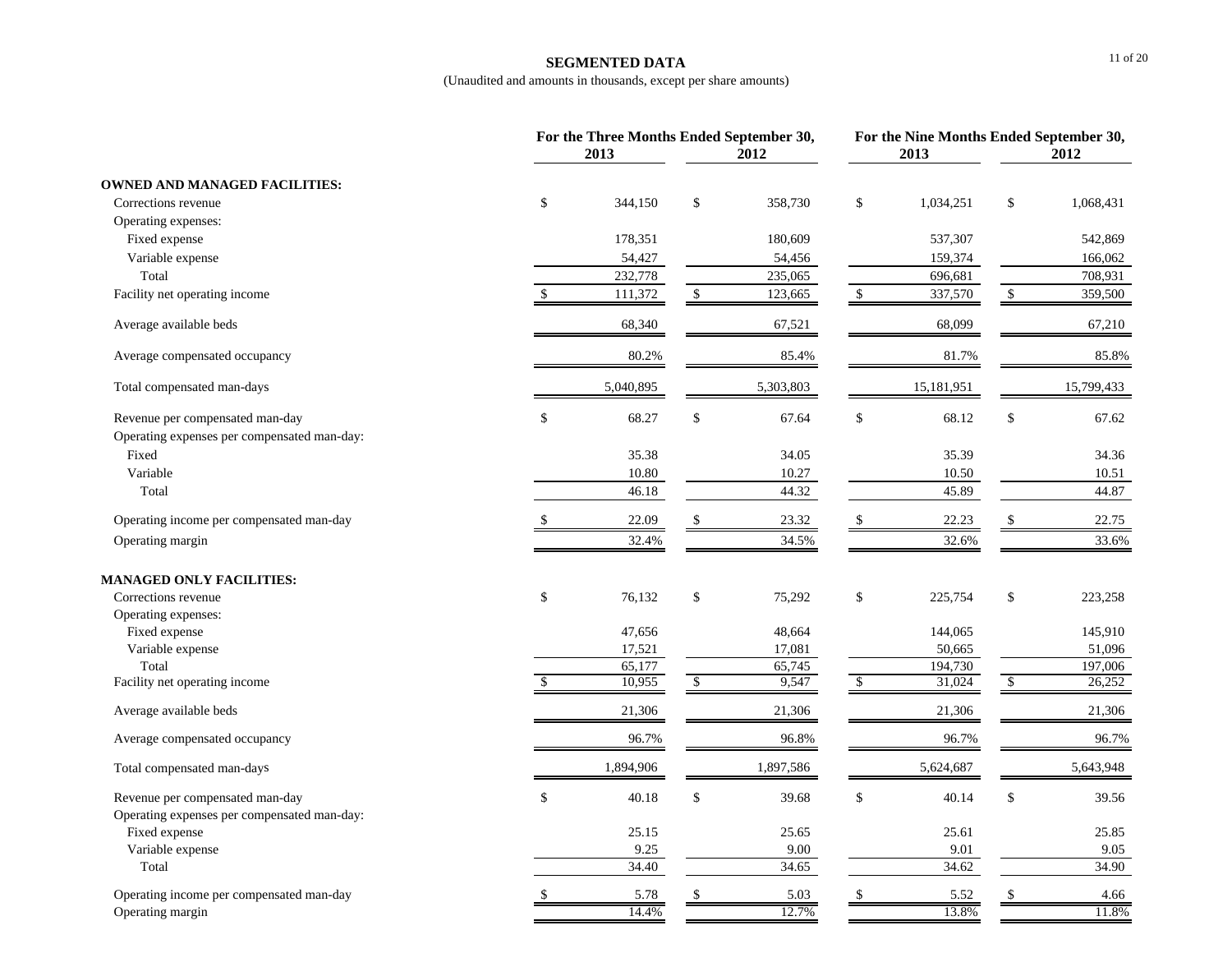# **ANALYSIS OF OUTSTANDING DEBT**

(Unaudited and amounts in thousands)

|                                  | Outstanding<br><b>Balance</b><br>12/31/2012 | Outstanding<br><b>Balance</b><br>9/30/2013 | <b>Stated</b><br><b>Interest</b><br>Rate | <b>Effective</b><br><b>Interest</b><br>Rate | <b>Maturity</b><br>$_{1}$<br>Date | Callable/<br>Redeemable                                                                                                                                                                                                              |
|----------------------------------|---------------------------------------------|--------------------------------------------|------------------------------------------|---------------------------------------------|-----------------------------------|--------------------------------------------------------------------------------------------------------------------------------------------------------------------------------------------------------------------------------------|
| <b>Fixed Rate:</b>               |                                             |                                            |                                          |                                             |                                   |                                                                                                                                                                                                                                      |
| \$465.0 Million Senior Notes     | \$<br>456,545                               | $\mathbb{S}$<br>$\overline{\phantom{a}}$   | 7.75%                                    | 8.65%                                       | June 2017                         | On or prior to June 1, 2012, 35% redeemable at 107.75% with<br>proceeds from equity offerings; on or after June 1, 2013, 100%<br>redeemable at various premium prices until June 1, 2015 at par.                                     |
| \$350.0 Million Senior Notes     |                                             | 350,000                                    | 4.625%                                   | 4.81%                                       | May 2023                          | Prior to February 1, 2023, redeemable at a "make-whole"<br>redemption price, plus accrued and unpaid interest; thereafter<br>the notes are redeemable at 100% of the aggregate principal<br>amount plus accrued and unpaid interest. |
| \$325 Million Senior Notes       |                                             | 325,000                                    | 4.125%                                   | 4.39%                                       | April 2020                        | Prior to January 1, 2020, redeemable at a "make-whole"<br>redemption price, plus accrued and unpaid interest; thereafter<br>the notes are redeemable at 100% of the aggregate principal<br>amount plus accrued and unpaid interest.  |
| <b>Total Fixed Rate Debt</b>     | 456,545                                     | 675,000                                    |                                          |                                             |                                   |                                                                                                                                                                                                                                      |
| <b>Floating Rate:</b>            |                                             |                                            |                                          |                                             |                                   |                                                                                                                                                                                                                                      |
| <b>Revolving Credit Facility</b> | 655,000                                     | 510,000                                    | 2.00%                                    | 2.31%                                       | 2)<br>December 2017               |                                                                                                                                                                                                                                      |
| <b>Grand Total Debt</b>          | 1,111,545                                   | 1,185,000                                  | 3.34%                                    | 3.60%                                       | 6.4                               | 3)                                                                                                                                                                                                                                   |

<sup>1)</sup> Includes amortization of debt issuance costs, net of debt discounts and premiums.

<sup>2)</sup> During March 2013, the Company amended and extended the revolving credit facility to an aggregate capacity of \$900.0 million with a maturity of December 2017. The Company also has \$25.2 million of letters of credit outstanding under a sub-facility reducing the available capacity under the revolving credit facility to \$364.8 million as of September 30, 2013. The Revolving Credit facility currently bears interest at LIBOR plus a margin 1.50%.

3) Represents the weighted average debt maturity in years.

## *Debt Maturity Schedule at September 30, 2013:*

| <b>Year</b>       | <b>Total Debt</b><br><b>Maturing</b> | % of Debt<br><b>Maturing</b> | % of Debt<br><b>Maturing</b> |
|-------------------|--------------------------------------|------------------------------|------------------------------|
| 2013              | $\overline{\phantom{0}}$             | $0.00\%$                     | $0.00\%$                     |
| 2014              | $\overline{\phantom{0}}$             | $0.00\%$                     | $0.00\%$                     |
| 2015              | $\overline{\phantom{0}}$             | $0.00\%$                     | $0.00\%$                     |
| 2016              |                                      | $0.00\%$                     | $0.00\%$                     |
| 2017              | 510,000                              | 43.04%                       | 43.04%                       |
| <b>Thereafter</b> | 675,000                              | 56.96%                       | 100.00%                      |
|                   | 1,185,000<br>\$                      | 100.00%                      |                              |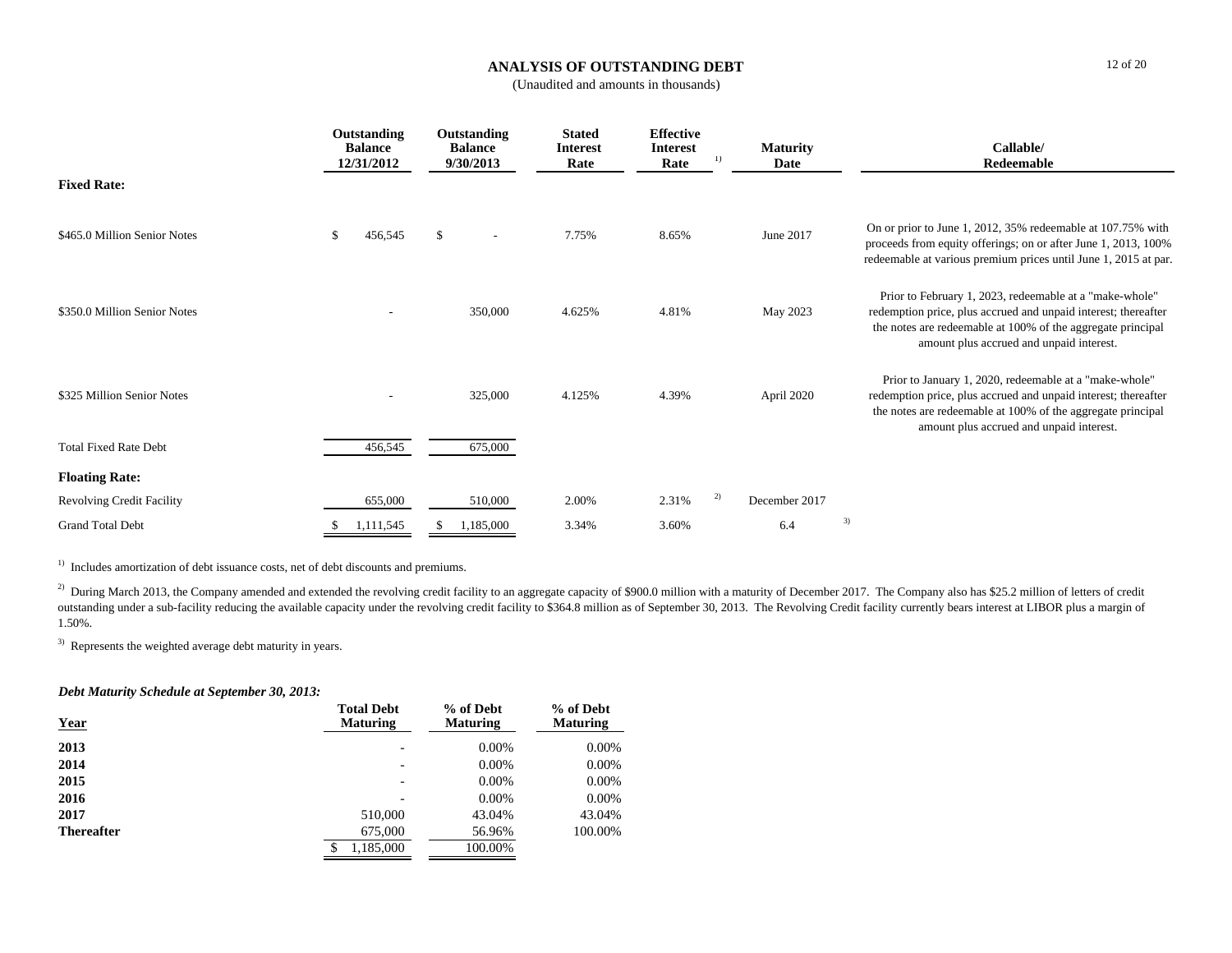### **SELECTED OPERATING RATIOS**

(Unaudited and amounts in thousands, except per share amounts)

|                                                                                                                           |               | <b>For the Three Months Ended</b><br>September 30, |    |                          | For the Nine Months Ended | September 30, |    |         |
|---------------------------------------------------------------------------------------------------------------------------|---------------|----------------------------------------------------|----|--------------------------|---------------------------|---------------|----|---------|
|                                                                                                                           |               | 2013                                               |    | 2012                     |                           | 2013          |    | 2012    |
| <b>COVERAGE RATIOS:</b>                                                                                                   |               |                                                    |    |                          |                           |               |    |         |
| Interest coverage ratio (Adjusted EBITDA/Interest incurred) (x)                                                           |               | 9.4                                                |    | 8.2                      |                           | 8.5           |    | 7.0     |
| Fixed charge coverage ratio (Adjusted EBITDA/(Interest incurred $+$ Scheduled prin pmts)) (x)                             |               | 9.4                                                |    | 8.2                      |                           | 8.5           |    | 7.0     |
| Senior debt coverage ratio (Senior debt/Annualized Adjusted EBITDA) (x)                                                   |               | 3.0                                                |    | 2.6                      |                           | 3.1           |    | 2.7     |
| Total debt coverage ratio (Total debt/Annualized Adjusted EBITDA) (x)                                                     |               | 3.0                                                |    | 2.6                      |                           | 3.1           |    | 2.7     |
| Accounts receivable turnover (Annualized revenues/Accounts receivable) (x)                                                |               | 7.7                                                |    | 7.3                      |                           | 7.7           |    | 7.2     |
| <b>DEBT/EQUITY RATIOS:</b>                                                                                                |               |                                                    |    |                          |                           |               |    |         |
| Total debt/Total market capitalization                                                                                    |               | 22.8%                                              |    | 25.3%                    |                           | 22.8%         |    | 25.3%   |
| Total debt/Equity market capitalization                                                                                   |               | 29.6%                                              |    | 33.8%                    |                           | 29.6%         |    | 33.8%   |
| Total debt/Book equity capitalization                                                                                     |               | 78.6%                                              |    | 75.8%                    |                           | 78.6%         |    | 75.8%   |
| Total debt/Gross book value of real estate assets                                                                         |               | 32.7%                                              |    | 31.7%                    |                           | 32.7%         |    | 31.7%   |
| <b>RETURN ON INVESTMENT RATIOS:</b>                                                                                       |               |                                                    |    |                          |                           |               |    |         |
| Annualized return on operating real estate investments                                                                    |               |                                                    |    |                          |                           |               |    |         |
| (Annualized Adjusted EBITDA/Average operating real estate investments (undepreciated book value)*)                        |               | 10.8%                                              |    | 12.3%                    |                           | 10.7%         |    | 11.7%   |
| Annualized return on total assets                                                                                         |               |                                                    |    |                          |                           |               |    |         |
| (Annualized Adjusted EBITDA/Average total assets (undepreciated book value)*)                                             |               | 9.7%                                               |    | 11.1%                    |                           | 9.6%          |    | 10.5%   |
| <b>OVERHEAD RATIOS:</b>                                                                                                   |               |                                                    |    |                          |                           |               |    |         |
| Annualized general & administrative expenses (excl. non-recurring costs)/Average total assets (undepreciated book value)* |               | 2.3%                                               |    | 2.1%                     |                           | 2.3%          |    | 2.2%    |
| General & administrative expenses (excluding non-recurring costs)/Total revenues                                          |               | 5.4%                                               |    | 4.8%                     |                           | 5.5%          |    | 5.0%    |
| <b>INTEREST EXPENSE, NET:</b>                                                                                             |               |                                                    |    |                          |                           |               |    |         |
| Interest income from continuing operations                                                                                | \$            | (505)                                              | \$ | (507)                    | $\mathbb{S}$              | (1, 497)      | \$ | (1,610) |
| Interest incurred                                                                                                         |               | 10,312                                             |    | 13,375                   |                           | 34,117        |    | 44,508  |
| Amortization of debt costs and other non-cash interest                                                                    |               | 774                                                |    | 1,056                    |                           | 2,740         |    | 3,280   |
| Capitalized interest                                                                                                      |               | (203)                                              |    | (202)                    |                           | (504)         |    | (837)   |
| Interest expense, net                                                                                                     | <sup>S</sup>  | 10,378                                             | \$ | 13,722                   | \$                        | 34,856        | S. | 45,341  |
| <b>EBITDA CALCULATION:</b>                                                                                                |               |                                                    |    |                          |                           |               |    |         |
| Net income                                                                                                                | \$            | 51,843                                             | \$ | 42,339                   | \$                        | 253,364       | \$ | 111,353 |
| Interest expense, net                                                                                                     |               | 10,378                                             |    | 13,722                   |                           | 34,856        |    | 45,341  |
| Depreciation and amortization                                                                                             |               | 28,151                                             |    | 28,388                   |                           | 83,203        |    | 84,656  |
| Income tax expense (benefit)                                                                                              |               | 4,571                                              |    | 24,025                   |                           | (133, 253)    |    | 65,634  |
| (Income) loss from discontinued operations, net of taxes                                                                  |               | 663                                                |    | (99)                     |                           | 3,757         |    | 355     |
| <b>EBITDA</b>                                                                                                             |               | 95,606                                             |    | 108,375                  |                           | 241,927       |    | 307,339 |
| Expenses associated with debt refinancing transactions                                                                    |               | $\sim$                                             |    | 168                      |                           | 36,528        |    | 1,996   |
| Expenses associated with REIT conversion                                                                                  |               | 132                                                |    | 1,310                    |                           | 9,861         |    | 1,910   |
| Expenses associated with mergers and acquistions                                                                          |               | 572                                                |    | $\overline{\phantom{a}}$ |                           | 667           |    | $\sim$  |
| Asset impairments                                                                                                         |               | 985                                                |    | $\sim$                   |                           | 985           |    | $\sim$  |
| <b>ADJUSTED EBITDA</b>                                                                                                    | <sup>\$</sup> | 97,295                                             | \$ | 109,853                  | \$                        | 289,968       | \$ | 311,245 |

*\*Calculated as a simple average (beginning of period plus end of period divided by 2)*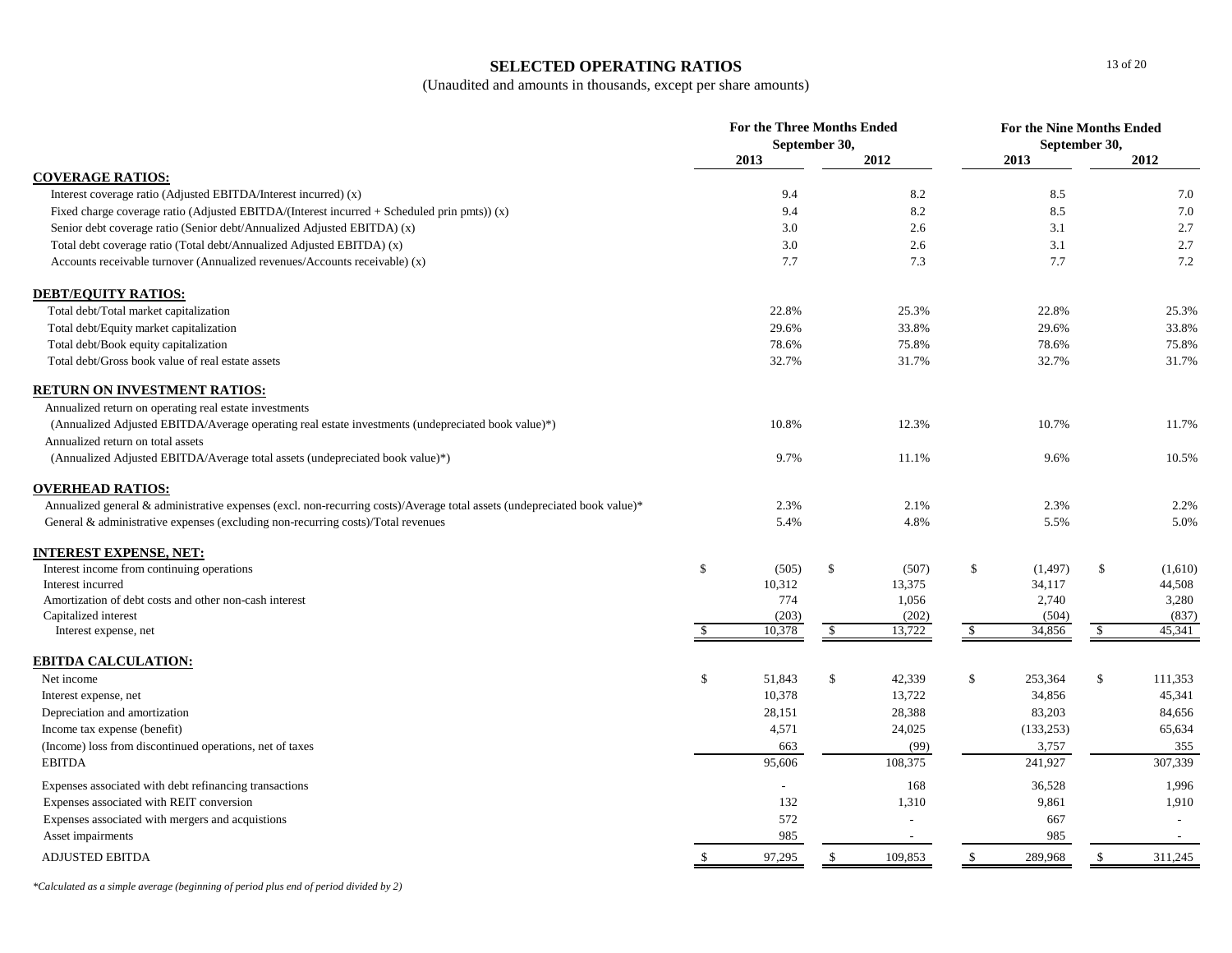#### **TOP 10 PARTNERS**

## (Unaudited and amounts in thousands)

| <b>Customer</b> |                                                     | <b>Revenue For the Nine</b><br><b>Months Ended</b><br>September 30, 2013 | <b>Percent of Revenue For the Nine</b><br><b>Months Ended</b><br>September 30, 2013 |  |
|-----------------|-----------------------------------------------------|--------------------------------------------------------------------------|-------------------------------------------------------------------------------------|--|
|                 | 1 United States Marshals                            | \$<br>232,112                                                            | 18.38%                                                                              |  |
|                 | 2 United States Immigration and Customs Enforcement | 158,675                                                                  | 12.56%                                                                              |  |
|                 | 3 Bureau of Prisons                                 | 156,289                                                                  | 12.37%                                                                              |  |
|                 | 4 California                                        | 152,416                                                                  | 12.07%                                                                              |  |
|                 | 5 Georgia                                           | 79,460                                                                   | 6.29%                                                                               |  |
|                 | 6 Tennessee                                         | 65,233                                                                   | 5.16%                                                                               |  |
|                 | 7 Florida                                           | 57,710                                                                   | 4.57%                                                                               |  |
|                 | 8 Colorado                                          | 46,303                                                                   | 3.67%                                                                               |  |
|                 | 9 Texas                                             | 43,546                                                                   | 3.45%                                                                               |  |
|                 | 10 Oklahoma                                         | 36,501                                                                   | 2.89%                                                                               |  |
|                 |                                                     | 1,028,245                                                                | 81.40%                                                                              |  |
|                 | <b>Total Revenue</b>                                | 1,263,194                                                                | 100.00%                                                                             |  |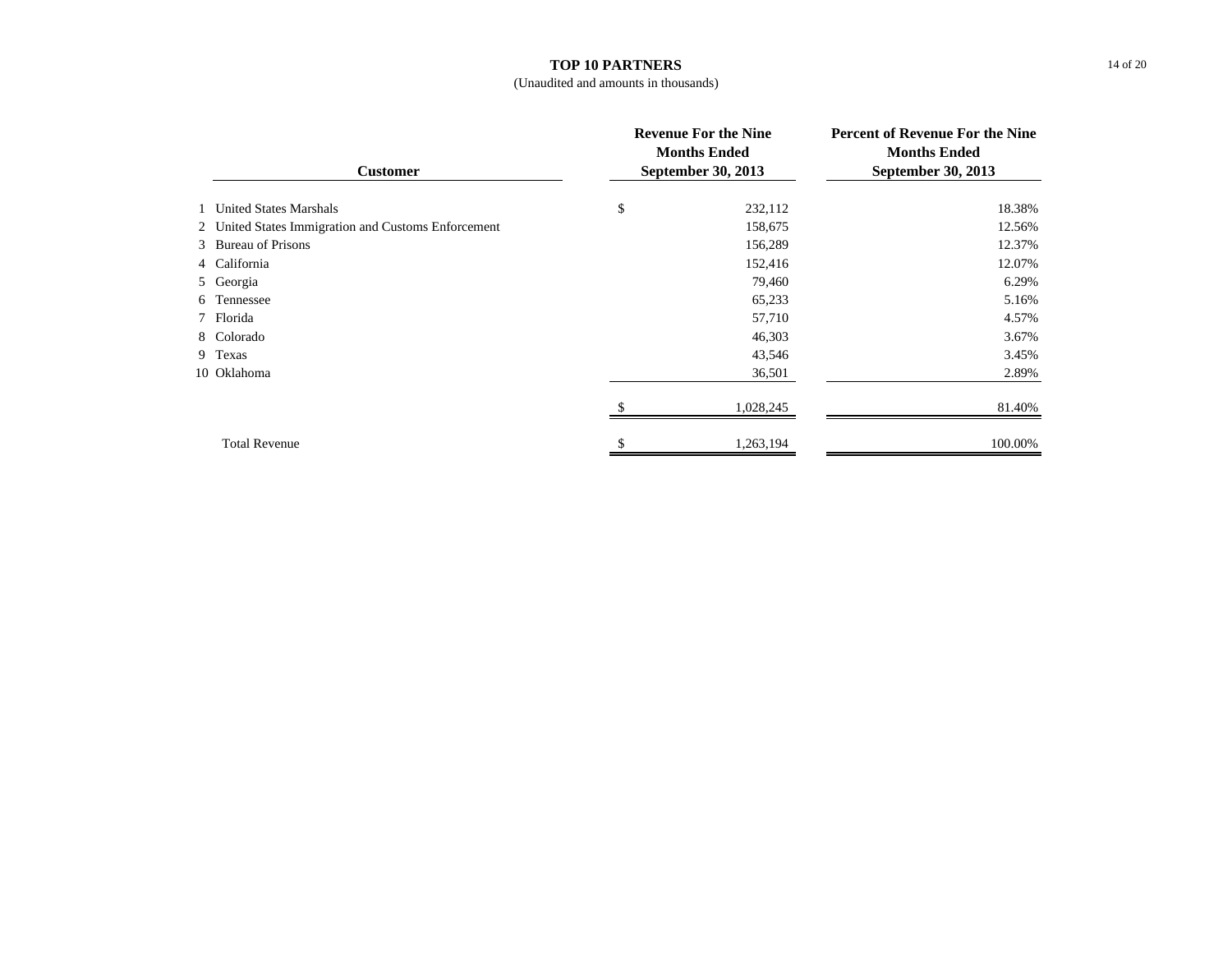| <b>Facility Name</b>                                                   | <b>Year Constructed</b><br>(A) | <b>Primary Customer</b>                 | Design<br>Capacity (B) | <b>Security</b><br>Level | <b>Facility Type</b><br>(C) | Term       | Remaining<br><b>Renewal Options</b><br>(D) | Compensated<br>Occupancy % for<br>the Quarter ended<br>9/30/13 |
|------------------------------------------------------------------------|--------------------------------|-----------------------------------------|------------------------|--------------------------|-----------------------------|------------|--------------------------------------------|----------------------------------------------------------------|
| <b>Owned and Managed Facilities:</b>                                   |                                |                                         |                        |                          |                             |            |                                            |                                                                |
| Central Arizona Detention Center<br>Florence, Arizona                  | 1994, 1998                     | <b>USMS</b>                             | 2,304                  | Multi                    | Detention                   | Sep-18     | $(2)$ 5 year                               | 137.79%                                                        |
| Eloy Detention Center<br>Eloy, Arizona                                 | 1995, 1996                     | ICE                                     | 1,500                  | Medium                   | Detention                   | Indefinite |                                            | 95.44%                                                         |
| Florence Correctional Center<br>Florence, Arizona                      | 1999, 2004                     | <b>USMS</b>                             | 1,824                  | Multi                    | Detention                   | Sep-18     | $(2)$ 5 year                               | 106.73%                                                        |
| La Palma Correctional Center<br>Eloy, Arizona                          | 2008                           | State of California                     | 3,060                  | Medium                   | Correctional                | $Jun-16$   | Indefinite                                 | 101.48%                                                        |
| Red Rock Correctional Center (E)<br>Eloy, Arizona                      | 2006                           | State of California                     | 1,596                  | Medium                   | Correctional                | $Jun-16$   | Indefinite                                 | 60.47%                                                         |
| Saguaro Correctional Facility<br>Eloy, Arizona                         | 2007                           | State of Hawaii                         | 1,896                  | Medium                   | Correctional                | $Jun-14$   | $(2)$ 1 year                               | 74.49%                                                         |
| <b>CAI Boston Avenue</b><br>San Diego, California                      | 1980, 2011                     | <b>BOP</b>                              | 120                    | Minimum                  | Community<br>Corrections    | $May-14$   | $(2)$ 1 year                               | 105.89%                                                        |
| CAI Ocean View<br>San Diego, California                                | 1930, 2011                     | County of San Diego                     | 483                    | Minimum                  | Community<br>Corrections    | $Jun-14$   | $(3)$ 1 year                               | 71.13%                                                         |
| California City Correctional Center (F)<br>California City, California | 1999                           | Office of the Federal Detention Trustee | 2,304                  | Medium                   | Detention                   | Sep-25     |                                            | 44.09%                                                         |
| San Diego Correctional Facility (G)<br>San Diego, California           | 1999, 2000                     | $\rm ICE$                               | 1,154                  | Minimum/<br>Medium       | Detention                   | $Jun-14$   | $(3)$ 3 year                               | 87.47%                                                         |
| <b>Bent County Correctional Facility</b><br>Las Animas, Colorado       | 1992, 1997, 2008               | State of Colorado                       | 1,420                  | Medium                   | Correctional                | $Jun-14$   | $(2)$ 1 year                               | 97.51%                                                         |
| Crowley County Correctional Facility<br>Olney Springs, Colorado        | 1998, 2004                     | State of Colorado                       | 1,794                  | Medium                   | Correctional                | $Jun-14$   | $(2)$ 1 year                               | 66.85%                                                         |
| Huerfano County Correctional Center<br>Walsenburg, Colorado            | 1997                           |                                         | 752                    | Medium                   | Correctional                |            |                                            | 0.00%                                                          |
| Kit Carson Correctional Center<br>Burlington, Colorado                 | 1998, 2008                     | State of Colorado                       | 1,488                  | Medium                   | Correctional                | $Jun-14$   | $(2)$ 1 year                               | 50.76%                                                         |
| Coffee Correctional Facility (H)<br>Nicholls, Georgia                  | 1998, 1999, 2010               | State of Georgia                        | 2,312                  | Medium                   | Correctional                | $Jun-14$   | $(20)$ 1 year                              | 112.97%                                                        |
| Jenkins Correctional Center (H)<br>Millen, Georgia                     | 2012                           | State of Georgia                        | 1,124                  | Medium                   | Correctional                | $Jun-14$   | $(21)$ 1 year                              | 101.15%                                                        |
| McRae Correctional Facility<br>McRae, Georgia                          | 2000, 2002, 2012               | <b>BOP</b>                              | 1,978                  | Medium                   | Correctional                | $Nov-16$   | $(3)$ 2 year                               | 113.93%                                                        |
| North Georgia Detention Center<br>Hall County, Georgia                 | 1980, 1989, 1999<br>2009       | ICE                                     | 502                    | Medium                   | Detention                   | Mar-14     | Indefinite                                 | 41.75%                                                         |
| <b>Stewart Detention Center</b><br>Lumpkin, Georgia                    | 2004                           | ICE                                     | 1,752                  | Medium                   | Detention                   | Indefinite |                                            | 75.97%                                                         |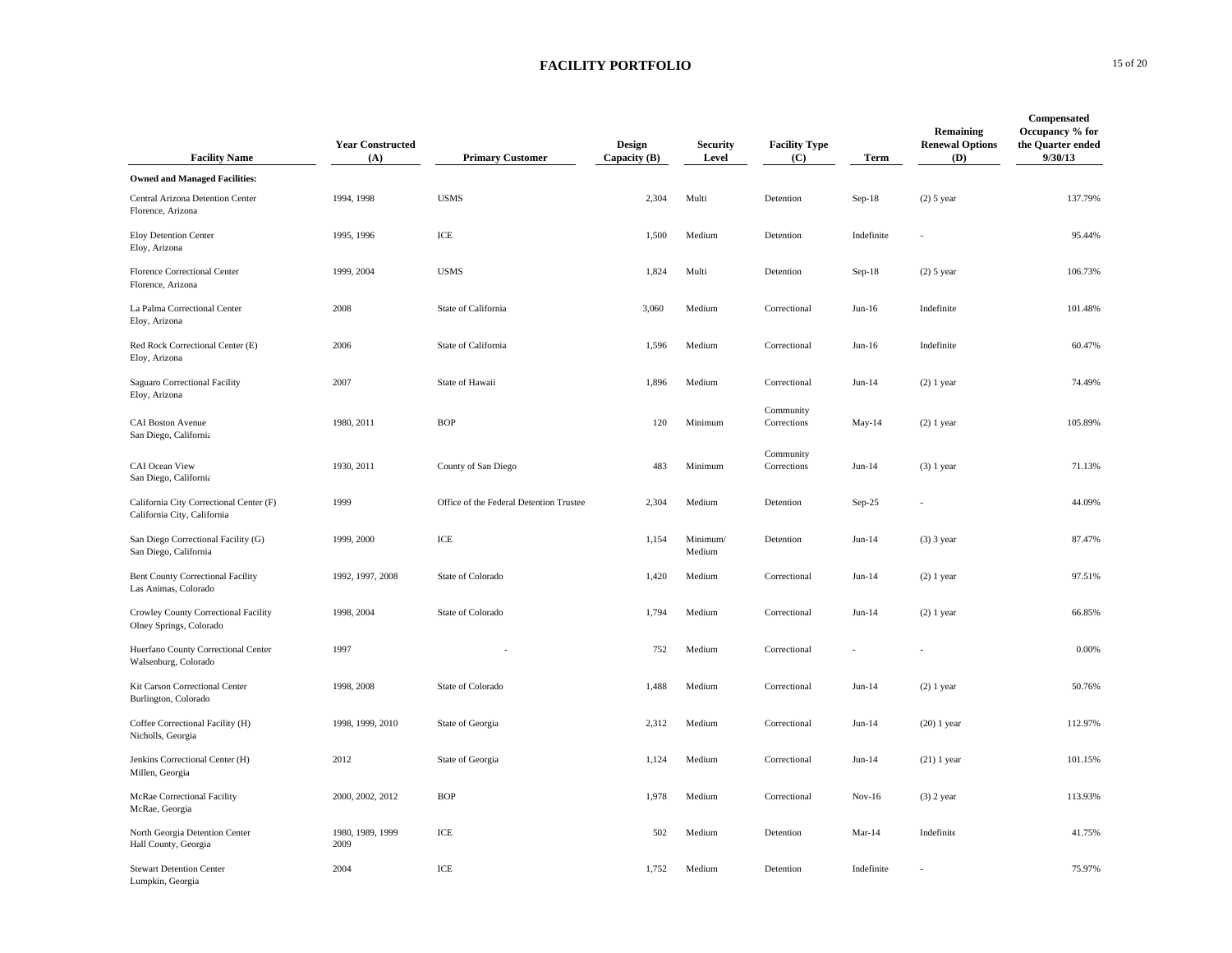| <b>Facility Name</b>                                                   | <b>Year Constructed</b><br>(A) | <b>Primary Customer</b>                 | Design<br>Capacity (B) | <b>Security</b><br>Level | <b>Facility Type</b><br>(C) | Term       | Remaining<br><b>Renewal Options</b><br>(D) | Compensated<br>Occupancy % for<br>the Quarter ended<br>9/30/13 |
|------------------------------------------------------------------------|--------------------------------|-----------------------------------------|------------------------|--------------------------|-----------------------------|------------|--------------------------------------------|----------------------------------------------------------------|
| Wheeler Correctional Facility (H)<br>Alamo, Georgia                    | 1998, 1999, 2010               | State of Georgia                        | 2,312                  | Medium                   | Correctional                | $Jun-14$   | $(20)$ 1 year                              | 115.99%                                                        |
| Leavenworth Detention Center<br>Leavenworth, Kansas                    | 1992, 2000, 2004,<br>2008      | <b>USMS</b>                             | 1,033                  | Maximum                  | Detention                   | $Dec-16$   | $(2)$ 5 year                               | 91.39%                                                         |
| Lee Adjustment Center<br>Beattyville, Kentucky                         | 1990                           | State of Vermont                        | 816                    | Minimum/<br>Medium       | Correctional                | $Jun-15$   |                                            | 52.97%                                                         |
| Marion Adjustment Center (I)<br>St. Mary, Kentucky                     | 1955, 1988                     |                                         | 826                    | Minimum/<br>Medium       | Correctional                |            |                                            | 65.80%                                                         |
| Otter Creek Correctional Center (J)<br>Wheelwright, Kentucky           | 1993                           |                                         | 656                    | Minimum/<br>Medium       | Correctional                |            |                                            | 0.00%                                                          |
| Prairie Correctional Facility<br>Appleton, Minnesota                   | 1991                           |                                         | 1,600                  | Medium                   | Correctional                |            |                                            | 0.00%                                                          |
| <b>Adams County Correctional Center</b><br>Adams County, Mississippi   | 2008                           | <b>BOP</b>                              | 2,232                  | Medium                   | Correctional                | Jul-15     | $(2)$ 2 year                               | 113.77%                                                        |
| Tallahatchie County Correctional Facility (K)<br>Tutwiler, Mississippi | 2000, 2007, 2008               | State of California                     | 2,672                  | Medium                   | Correctional                | $Jun-16$   | Indefinite                                 | 98.45%                                                         |
| Crossroads Correctional Center (L)<br>Shelby, Montana                  | 1999                           | State of Montana                        | 664                    | Multi                    | Correctional                | $Jun-13$   | $(3)$ 2 year                               | 96.40%                                                         |
| Nevada Southern Detention Center<br>Pahrump, Nevada                    | 2010                           | Office of the Federal Detention Trustee | 1,072                  | Medium                   | Detention                   | $Sep-15$   | $(3)$ 5 year                               | 71.80%                                                         |
| Elizabeth Detention Center<br>Elizabeth, New Jersey                    | 1963                           | ICE                                     | 300                    | Minimum                  | Detention                   | $Sep-14$   | $(7)$ 1 year                               | 95.00%                                                         |
| Cibola County Corrections Center<br>Milan, New Mexico                  | 1994, 1999                     | <b>BOP</b>                              | 1,129                  | Medium                   | Correctional                | $Sep-14$   | $(3)$ 2 year                               | 104.54%                                                        |
| New Mexico Women's Correctional Facility<br>Grants, New Mexico         | 1989, 2000                     | State of New Mexico                     | 596                    | Multi                    | Correctional                | $Jun-13$   |                                            | 101.05%                                                        |
| <b>Torrance County Detention Facility</b><br>Estancia, New Mexico      | 1990, 1997                     | <b>USMS</b>                             | 910                    | Multi                    | Detention                   | Indefinite |                                            | 109.26%                                                        |
| Lake Erie Correctional Institution (M)<br>Conneaut, Ohio               | 1999                           | State of Ohio                           | 1,798                  | Medium                   | Correctional                | $Jun-32$   | Indefinite                                 | 98.32%                                                         |
| Northeast Ohio Correctional Center<br>Youngstown, Ohio                 | 1997                           | <b>BOP</b>                              | 2,016                  | Medium                   | Correctional                | $May-15$   |                                            | 101.53%                                                        |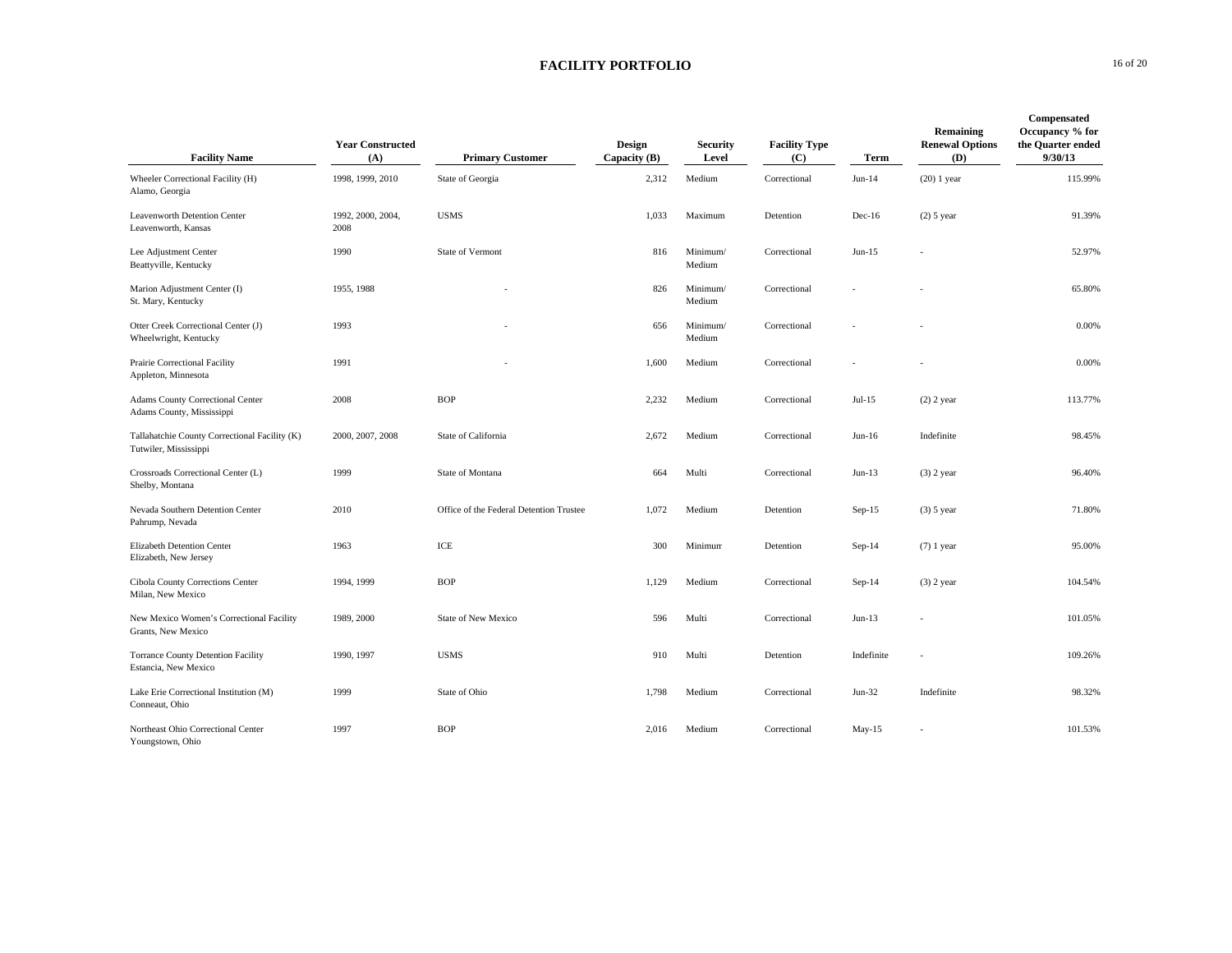| <b>Facility Name</b>                                                                     | <b>Year Constructed</b><br>(A) | <b>Primary Customer</b>   | Design<br>Capacity (B) | <b>Security</b><br>Level | <b>Facility Type</b><br>(C) | Term      | Remaining<br><b>Renewal Options</b><br>(D) | Compensated<br>Occupancy % for<br>the Quarter ended<br>9/30/13 |
|------------------------------------------------------------------------------------------|--------------------------------|---------------------------|------------------------|--------------------------|-----------------------------|-----------|--------------------------------------------|----------------------------------------------------------------|
| Queensgate Correctional Facility<br>Cincinnati, Ohio                                     | 1906                           |                           | 850                    | Medium                   |                             |           |                                            | 0.00%                                                          |
| Cimarron Correctional Facility (N)<br>Cushing, Oklahoma                                  | 1997, 2008                     | State of Oklahoma         | 1,692                  | Medium                   | Correctional                | $Jun-14$  |                                            | 90.08%                                                         |
| Davis Correctional Facility (N)<br>Holdenville, Oklahoma                                 | 1996, 2008                     | State of Oklahoma         | 1,670                  | Medium                   | Correctional                | $Jun-14$  |                                            | 99.88%                                                         |
| Diamondback Correctional Facility<br>Watonga, Oklahoma                                   | 1998, 2000                     |                           | 2,160                  | Medium                   | Correctional                |           |                                            | 0.00%                                                          |
| North Fork Correctional Facility<br>Sayre, Oklahoma                                      | 1998, 2007                     | State of California       | 2,400                  | Medium                   | Correctional                | $Jun-16$  | Indefinite                                 | 78.02%                                                         |
| West Tennessee Detention Facility<br>Mason, Tennessee                                    | 1990, 1996                     | <b>USMS</b>               | 600                    | Multi                    | Detention                   | $Sep-15$  | $(7)$ 2 year                               | 40.81%                                                         |
| Shelby Training Center<br>Memphis, Tennessee                                             | 1986, 1995                     |                           | 200                    | Secure                   |                             |           |                                            | 0.00%                                                          |
| Whiteville Correctional Facility (O)<br>Whiteville, Tennessee                            | 1998                           | <b>State of Tennessee</b> | 1,536                  | Medium                   | Correctional                | $Jun-16$  |                                            | 97.61%                                                         |
| <b>Eden Detention Center</b><br>Eden, Texas                                              | 1990                           | <b>BOP</b>                | 1,422                  | Medium                   | Correctional                | Apr- $15$ | $(1)$ 2 year                               | 109.04%                                                        |
| <b>Houston Processing Center</b><br>Houston, Texas                                       | 1984, 2005                     | ICE                       | 1,000                  | Medium                   | Detention                   | $Mar-14$  |                                            | 91.19%                                                         |
| Laredo Processing Center<br>Laredo, Texas                                                | 1985, 1990                     | ICE                       | 258                    | Minimum/<br>Medium       | Detention                   | Jun-18    |                                            | 125.10%                                                        |
| Webb County Detention Center<br>Laredo, Texas                                            | 1998                           | <b>USMS</b>               | 480                    | Medium                   | Detention                   | $Nov-17$  |                                            | 79.95%                                                         |
| Mineral Wells Pre-Parole Transfer Facility (P)<br>Mineral Wells, Texas                   | 1995                           |                           | 2,103                  | Minimum                  | Correctional                |           |                                            | 4.68%                                                          |
| T. Don Hutto Residential Center<br>Taylor, Texas                                         | 1997                           | ICE                       | 512                    | Non-secure               | Detention                   | $Jan-15$  | Indefinite                                 | 98.94%                                                         |
| D.C. Correctional Treatment Facility (Q)<br>Washington D.C.                              | 1992                           | District of Columbia      | 1,500                  | Medium                   | Detention                   | $Jan-17$  |                                            | 48.84%                                                         |
| Total design capacity for Owned and Managed Facilities (50 Owned and Managed Facilities) |                                |                           | 68,378                 |                          |                             |           |                                            | 80.2%                                                          |
| <b>Managed Only Facilities:</b>                                                          |                                |                           |                        |                          |                             |           |                                            |                                                                |
| Bay Correctional Facility (R)<br>Panama City, Florida                                    | 1995, 2007                     | State of Florida          | 985                    | Medium                   | Correctional                | $Jan-14$  | $(2)$ 2 year                               | 99.02%                                                         |
| Citrus County Detention Facility<br>Lecanto, Florida                                     | 1992, 2007                     | Citrus County, FL         | 760                    | Multi                    | Detention                   | $Sep-15$  | Indefinite                                 | 70.68%                                                         |
| Graceville Correctional Facility (R)<br>Graceville, Florida                              | 2007                           | State of Florida          | 1,884                  | Minimum/<br>Medium       | Correctional                | $Jan-14$  | $(2)$ 2 year                               | 99.10%                                                         |
| Lake City Correctional Facility<br>Lake City, Florida                                    | 1997, 2005                     | State of Florida          | 893                    | Secure                   | Correctional                | $Jun-14$  | Indefinite                                 | 99.16%                                                         |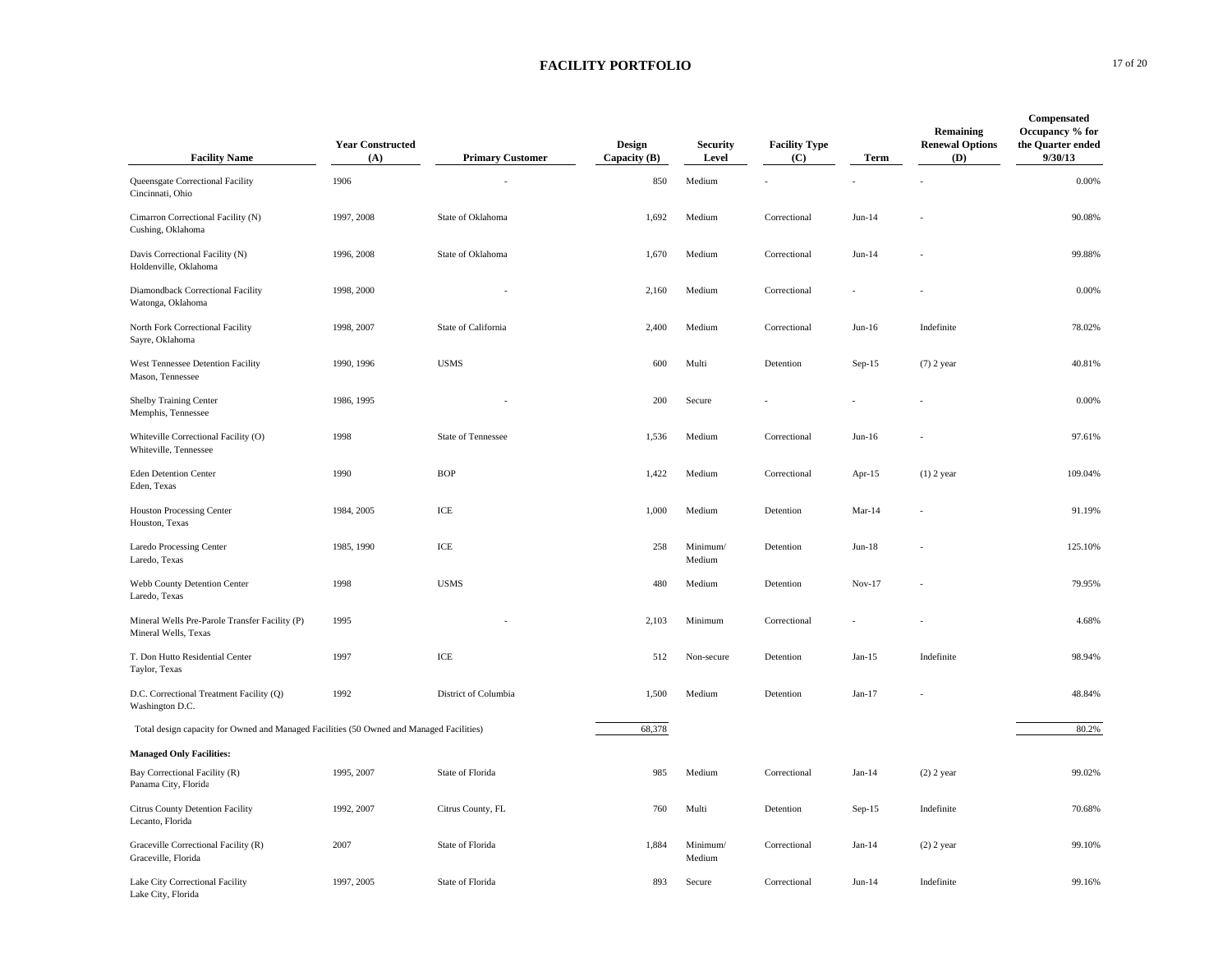|                                                                                | <b>Year Constructed</b>         |                           | Design       | <b>Security</b>    | <b>Facility Type</b> |             | Remaining<br><b>Renewal Options</b> | Compensated<br>Occupancy % for<br>the Quarter ended |
|--------------------------------------------------------------------------------|---------------------------------|---------------------------|--------------|--------------------|----------------------|-------------|-------------------------------------|-----------------------------------------------------|
| <b>Facility Name</b>                                                           | (A)                             | <b>Primary Customer</b>   | Capacity (B) | Level              | (C)                  | <b>Term</b> | (D)                                 | 9/30/13                                             |
| Moore Haven Correctional Facility (R)<br>Moore Haven, Florida                  | 1995                            | State of Florida          | 985          | Minimum/<br>Medium | Correctional         | $Jan-14$    | $(2)$ 2 year                        | 99.46%                                              |
| Idaho Correctional Center<br>Boise, Idaho                                      | 1999, 2006, 2009                | State of Idaho            | 2,016        | Multi              | Correctional         | $Jun-14$    |                                     | 103.41%                                             |
| Marion County Jail<br>Indianapolis, Indiana                                    | 1997, 2005                      | Marion County, IN         | 1,030        | Multi              | Detention            | $Dec-17$    | $(1)$ 10 year                       | 103.57%                                             |
| Winn Correctional Center<br>Winnfield, Louisiana                               | 1990, 1992, 1996                | State of Louisiana        | 1,538        | Medium/<br>Maximum | Correctional         | $Jun-20$    |                                     | 102.23%                                             |
| Silverdale Facilities<br>Chattanooga, Tennessee                                | 1985, 1997, 1998,<br>2005, 2008 | Hamilton County, TN       | 1,046        | Multi              | Detention            | Apr-16      |                                     | 86.47%                                              |
| South Central Correctional Center<br>Clifton, Tennessee                        | 1992, 1994, 1995,<br>2005       | <b>State of Tennessee</b> | 1,676        | Medium             | Correctional         | $Jun-16$    | $(1)$ 2 year                        | 97.75%                                              |
| Metro-Davidson County Detention Facility<br>Nashville, Tennessee               | 1992, 1995, 2011                | Davidson County, TN       | 1,348        | Multi              | Detention            | $Jul-14$    |                                     | 81.49%                                              |
| Hardeman County Correctional Facility<br>Whiteville, Tennessee                 | 1997                            | <b>State of Tennessee</b> | 2,016        | Medium             | Correctional         | $May-17$    |                                     | 97.62%                                              |
| <b>Bartlett State Jail</b><br>Bartlett, Texas                                  | 1995                            | <b>State of Texas</b>     | 1,049        | Minimum/<br>Medium | Correctional         | Aug- $15$   | $(1)$ 2 year                        | 98.31%                                              |
| Bradshaw State Jail<br>Henderson, Texas                                        | 1995                            | <b>State of Texas</b>     | 1,980        | Minimum/<br>Medium | Correctional         | Aug- $15$   | $(1)$ 2 year                        | 99.18%                                              |
| Lindsey State Jail<br>Jacksboro, Texas                                         | 1995                            | <b>State of Texas</b>     | 1,031        | Minimum/<br>Medium | Correctional         | Aug-15      | $(1)$ 2 year                        | 92.65%                                              |
| Willacy State Jail<br>Raymondville, Texas                                      | 1995                            | <b>State of Texas</b>     | 1,069        | Minimum/<br>Medium | Correctional         | Aug- $15$   | $(1)$ 2 year                        | 99.98%                                              |
| Total design capacity for Managed Only Facilities (16 Managed Only Facilities) |                                 |                           | 21,306       |                    |                      |             |                                     | 96.7%                                               |
| Total design capacity for All Facilities as of September 30, 2013              |                                 |                           | 89,684       |                    |                      |             |                                     | 84.1%                                               |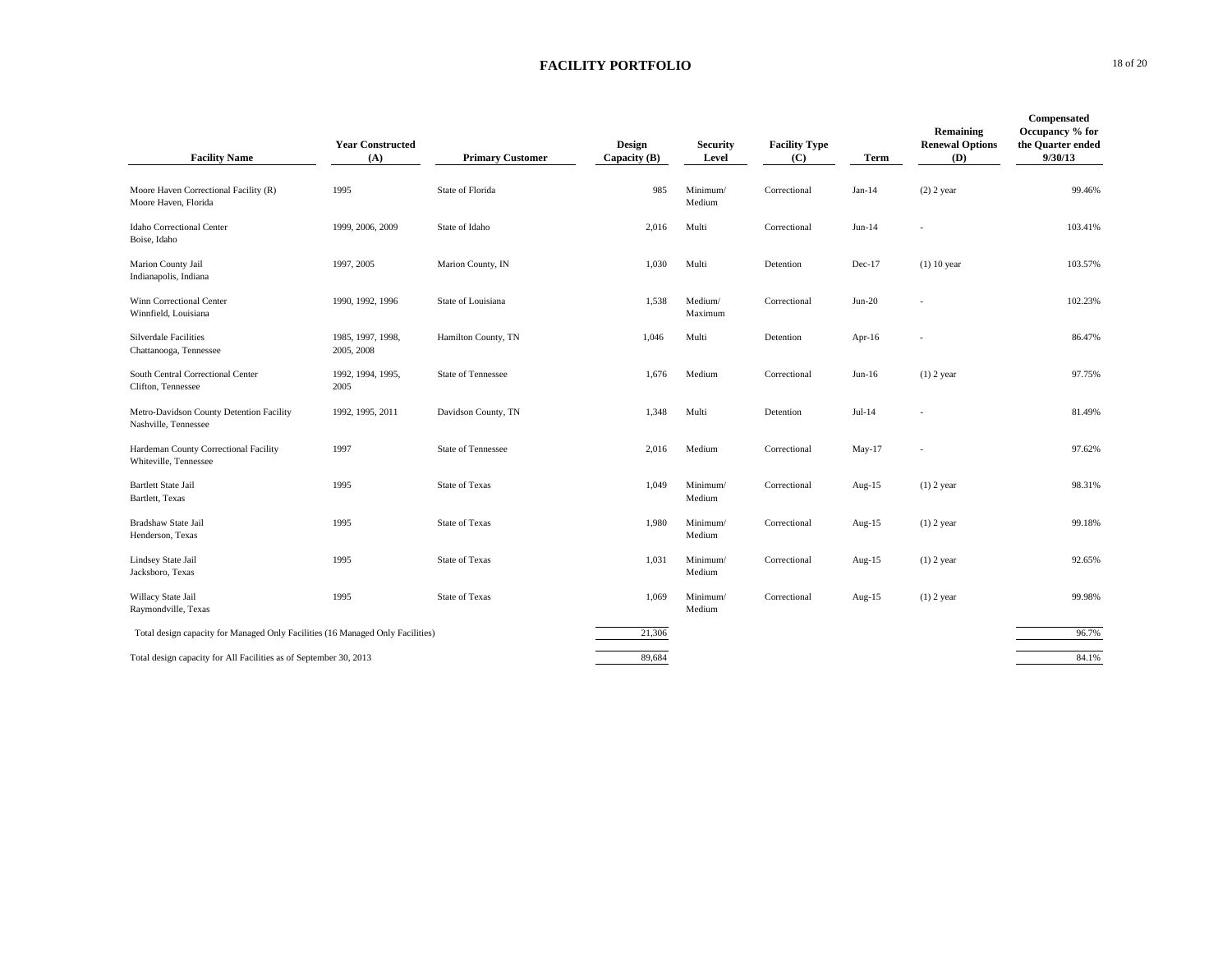| <b>Facility Name</b>                                             | <b>Year Constructed</b><br>(A) | <b>Primary Customer</b>  | Design<br>Capacity (B)   | <b>Security</b><br>Level | <b>Facility Type</b><br>(C) | Term                     | Remaining<br><b>Renewal Options</b><br>(D) | Compensated<br>Occupancy % for<br>the Quarter ended<br>9/30/13 |
|------------------------------------------------------------------|--------------------------------|--------------------------|--------------------------|--------------------------|-----------------------------|--------------------------|--------------------------------------------|----------------------------------------------------------------|
| <b>Leased Facilities:</b>                                        |                                |                          |                          |                          |                             |                          |                                            |                                                                |
| Leo Chesney Correctional Center<br>Live Oak, California          | 1989                           | GEO Group                | $\overline{\phantom{a}}$ | Minimum                  | Owned/Leased                | $Sep-15$                 | $\overline{\phantom{a}}$                   | N/A                                                            |
| Bridgeport Pre-Parole Transfer Facility (S)<br>Bridgeport, Texas | 1989                           | MTC                      | 200                      | Medium                   | Correctional                | Aug- $15$                | $(1)$ 2 year                               | 99.32%                                                         |
| <b>Houston Educational Facility</b><br>Houston, Texas            | N/A                            | $\overline{\phantom{a}}$ | $\sim$                   | Non-secure               | Owned/Leased                | $\overline{\phantom{a}}$ | $\overline{\phantom{a}}$                   | N/A                                                            |

(A) The year constructed represents the initial completion of the facility's construction, as well as significant additions to the facility that occurred at a later date.

(B) Design capacity measures the number of beds, and accordingly, the number of inmates each facility is designed to accommodate. Facilities housing detainees on a short term basis may exceed the original intended design capacity for sentenced inmates due to the lower level of services required by detainees in custody for a brief period. From time to time, we may evaluate the design capacity of our facilities based on the customers using the facilities, and the ability to reconfigure space with minimal capital outlays. We believe design capacity is an appropriate measure for evaluating prison operations, because the revenue generated by each facility is based on a per diem or monthly rate per inmate housed at the facility paid by the corresponding contracting governmental entity.

(C) We manage numerous facilities that have more than a single function (i.e., housing both long-term sentenced adult prisoners and pre-trial detainees). The primary functional categories into which facility types are identified was determined by the relative size of prisoner populations in a particular facility on September 30, 2013. If, for example, a 1,000-bed facility housed 900 adult prisoners with sentences in excess of one year and 100 pre-trial detainees, the primary functional category to which it would be assigned would be that of correction facilities and not detention facilities. It should be understood that the primary functional category to which multi-user facilities are assigned may change from time to time.

(D) Remaining renewal options represents the number of renewal options, if applicable, and the remaining term of each option renewal.

(E) Pursuant to the terms of a new contract awarded by the state of Arizona in September 2012, the state of Arizona has an option to purchase the Red Rock facility at any time during the term of the contract, including ext based on an amortization schedule starting with the fair market value and decreasing evenly to zero over the twenty year term.

(F) In October 2013, we announced that we entered into a lease for our California City Correctional Center with state of California Department of Corrections and Rehabilitation, or CDCR. The lease agreement includes a thre term commencing December 1, 2013, with unlimited two-year renewal options upon mutual agreement.

(G) The facility is subject to a ground lease with the County of San Diego. Upon expiration of the lease in December 2015, ownership of the facility automatically reverts to the County of San Diego.

(H) The facility is subject to a purchase option held by the Georgia Department of Corrections, or GDOC, which grants the GDOC the right to purchase the facility for the lesser of the facility's

depreciated book value, as defined, or fair market value at any time during the term of the contract between us and the GDOC.

(I) In June 2013, the Kentucky Department of Corrections provided us notice that it was not going to renew its contract at our Marion Adjustment Center after expiration on June 30, 2013. After agreeing to a short-term exte idled the Marion Adjustment Center following the transfer of the population in September 2013.

(J) In late January 2012, the governor of Kentucky submitted his proposed budget which included the transfer of the inmates held at our Otter Creek Correctional Center to a facility owned by the Commonwealth of Kentucky by July 2012. The facility is subject to a deed of conveyance with the city of Wheelwright, KY which includes provisions that would allow assumption of ownership by the city of Wheelwright under the following occurrences: (1) operate the facility for more than two years, (2) our failure to maintain at least one employee for a period of sixty consecutive days, or (3) a conversion to a maximum security facility based upon classification by the Ke Cabinet.

(K) The facility is subject to a purchase option held by the Tallahatchie County Correctional Authority which grants Tallahatchie County Correctional Authority the right to purchase the facility at any time during the contract at a price generally equal to the cost of the premises less an allowance for amortization originally over a 20 year period. The amortization period was extended through 2050 in connection with an expansion completed during the fourth quarter of 2007.

(L) The State of Montana has an option to purchase the facility generally at any time during the term of the contract with us at fair market value less the sum of a pre-determined portion of per-diem payments made to us by the state of Montana.

(M) The state of Ohio has the irrevocable right to repurchase the facility before we may resell the facility to a third party, or if we become insolvent or are unable to meet our obligations under the management contract w Ohio, at a price generally equal to the fair market value, as defined in the Real Estate Purchase Agreement.

(N) The facility is subject to a purchase option held by the Oklahoma Department of Corrections, or ODC, which grants the ODC the right to purchase the facility at its fair market value at any time.

(O) The state of Tennessee has the option to purchase the facility in the event of our bankruptcy, or upon an operational or financial breach, as defined, at a price equal to the book value, as defined.

(P) During June 2013, we announced that the Texas Department of Criminal Justice ("TDCJ") elected not to renew our contract for our owned and operated 2,103-bed Mineral Wells Pre-Parole Transfer Facility due to a legislative budget reduction. As a result, upon expiration of the contract in August 2013, we ceased operations and idled our Mineral Wells facility.

(Q) The District of Columbia has the right to purchase the facility at any time during the term of the contract at a price generally equal to the present value of the remaining lease payments for the premises. Upon expiration of the lease in 2017, ownership of the facility automatically reverts to the District of Columbia.

(R) During the fourth quarter of 2013, the Florida Department of Management Services ("DMS") awarded a contract to another operator to manage this facility owned by the state of Florida that we currently manage under a con that expires January 31, 2014. Accordingly, we will transfer operations of this facility to the new operator upon expiration of the contract.

(S) During September 2013, we entered into a lease agreement with another operator to assume the operation of our owned 200-bed Bridgeport Pre-Parole Transfer Facility. We will continue to own the facility and have reporte occupancy and operating results through the date we transferred operations to another operator.